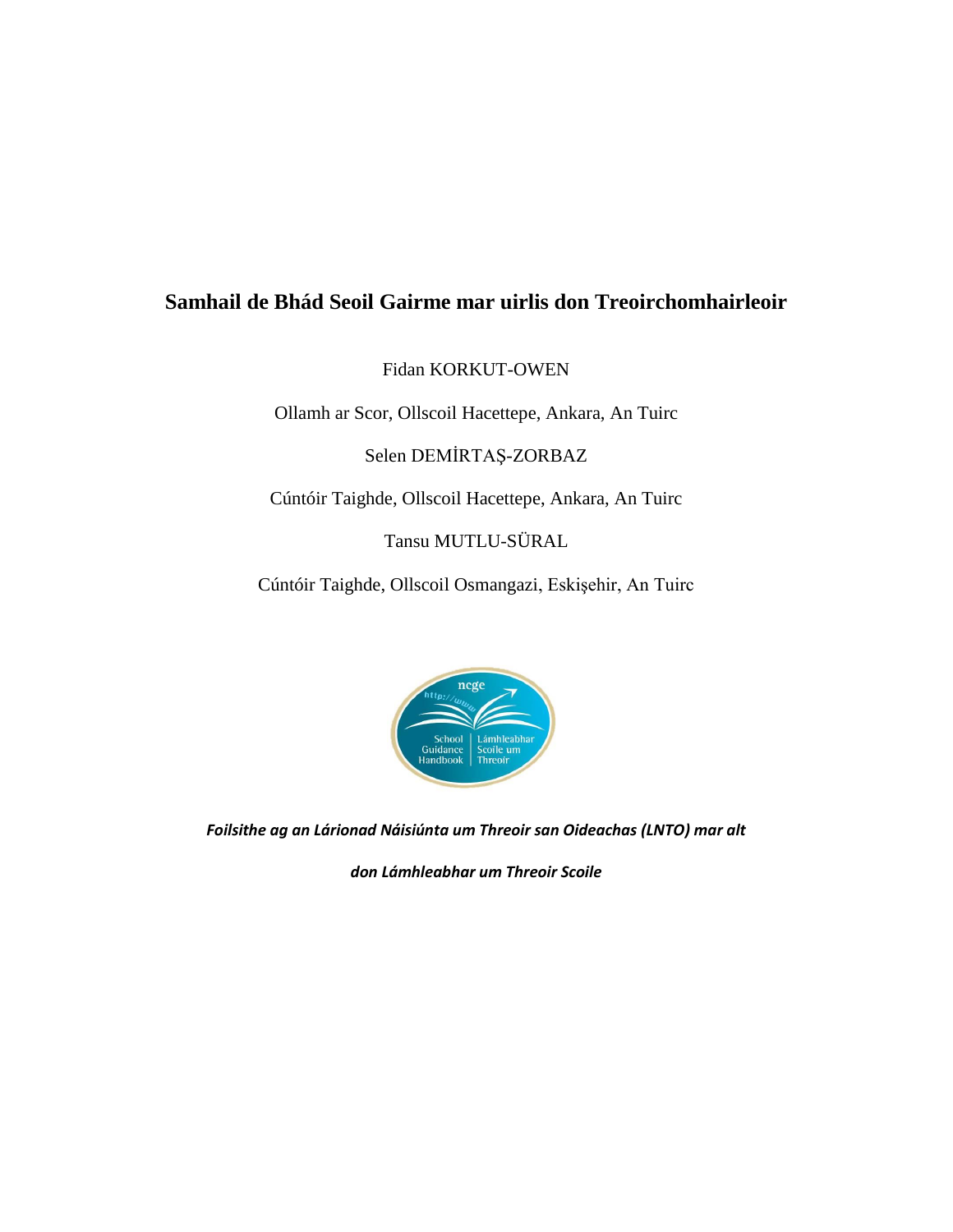# Clár an Ábhair

| Cad é an tSamhail de Bhád Seoil Gairme?  Error! Bookmark not defined.   |  |
|-------------------------------------------------------------------------|--|
| Measúnú ar an gComhairleoireacht Ghairme ag baint úsáide as an SBSG  10 |  |
|                                                                         |  |
|                                                                         |  |
|                                                                         |  |
|                                                                         |  |
|                                                                         |  |
|                                                                         |  |
|                                                                         |  |
|                                                                         |  |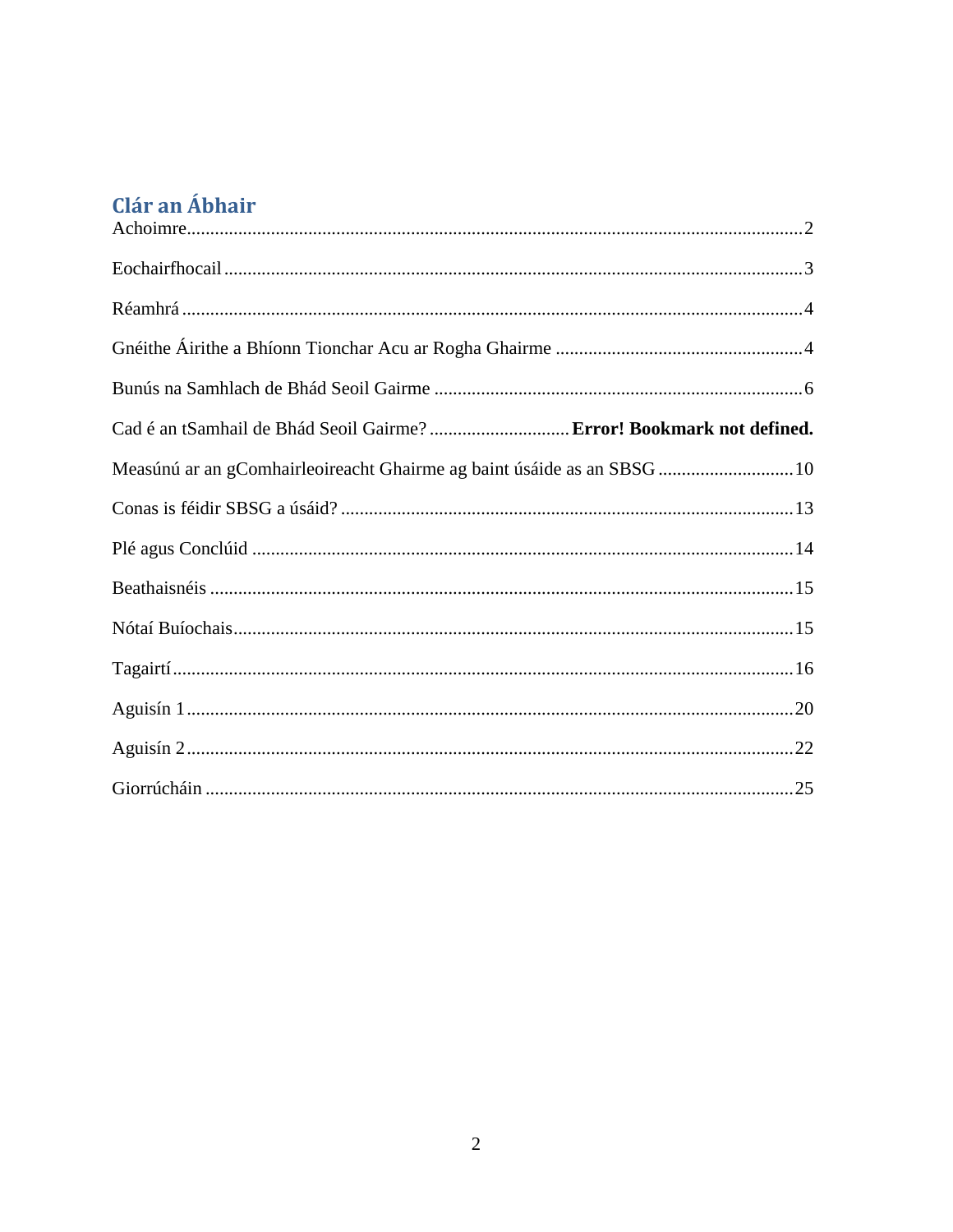#### **Achoimre**

Tá cuid mhór teoiricí agus samhlacha forbartha gairme. Mar gheall ar chastacht agus míshocracht na forbartha gairme comhaimseartha tá gá le haghaidh samhlacha nua-aoiseacha chun cuidiú le daoine aonair stiúradh trí chonairí gairme go díograiseach agus go soiléir. Cruthaíodh an tSamhail de Bhád Seoil Gairme (SBSG) le cur leis an bpróiseas cinnteoireachta gairme a thagann chun cinn laistigh de cheithre ghné idirghníomhacha – aonánach, sóisialta, poilitiúil-dlíthiúil-eacnamaíoch agus seans. Baineann SBSG úsáid as léiriú meafarach agus dírítear ar spriocanna gairme a shocrú trí phróiseas an fhéinfhollasaithe a chur chn cinn. Déantar an próiseas seo a éascú trí struchtúr a fhorleagan a threoraíonn an follasú den duine féin agus an mheastóireacht de dheiseanna agus roghanna gairme. Baineann an próiseas seo leas as na próisis comhairleoireachta gairme lena n-áirítear féinfhios, na féidearthachtaí oideachais/ghairmiúla a aithint agus cinntí/gairmeacha a phleanáil. Tá an tsamhail bunaithe ar an smaoineamh gur turas seoltóireachta é an bealach a théann duine isteach i ngairm, ón mbunphointe go dtí an ceann scríbe. Cé go bhféadfadh an rogha éiginnte a dhéantar ar ghairm a bheith ina próiseas scanrúil, níl an próiseas maidir le turas a phleanáil agus a stiúradh chomh dona sin. Tháinig an tsamhail seo chun cinn mar gheall ar obair a rinne cuid mhór daoine eile agus mar gheall ar chuid mhór teoiricí a bhí ann níos luaithe. Dá réir sin, agus i gcomhréir leis na dearcthaí tógachaíocha, tá an SBSG ag dul i ngleic le cuidiú le daoine aonair a gcuid scéalta a chumadh agus a gcuid calafort cinn scríbe a shocrú. Leis an tsamhail tá treoirchomhairleoirí in ann úsáid a bhaint as uirlisí measúnaithe neamhfhoirmiúla/cáilíochtúla go héasca, mar shampla úsáid cluichí, fardail fhéintuairiscithe, cineálacha cártaí. Chomh maith leis sin, leis an SBSG tá solúbthacht níos fearr ann agus is féidir í a chur in oiriúint do réimse leathan de réadúlachtaí cultúrtha/sóisialta agus do ghnéithe polaitiúla-dlíthiúla-eacnamaíocha.

### **Eochairfhocail**

Cinnteoireacht ghairme na Samhla de Bhád Seoil Gairme (SBSG), dearcthaí tógachaíocha, uirlisí measúnaithe neamhfhoirmiúla/cáilíochtúla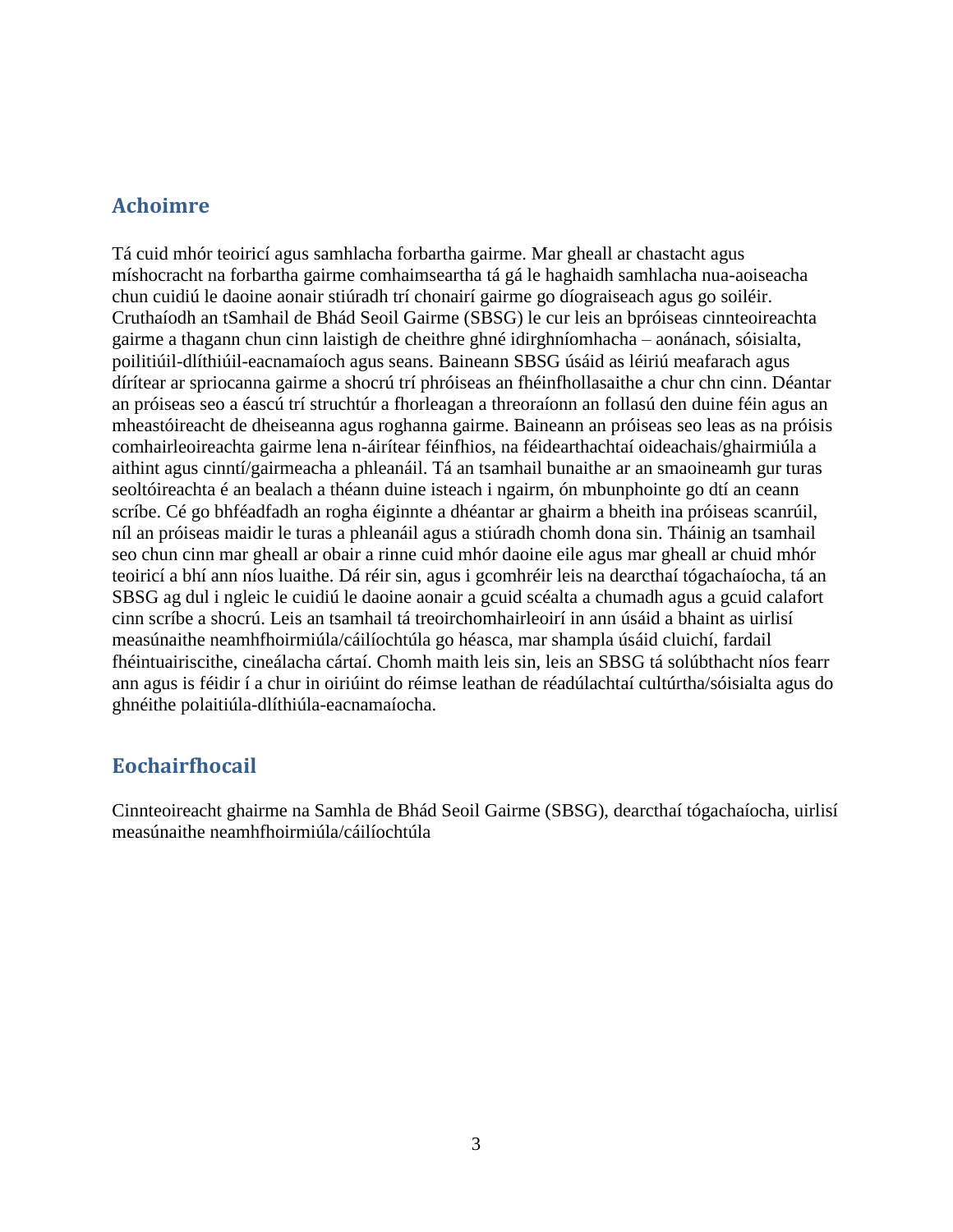## **Réamhrá**

Deir Watts, (2004, lch 1) gur 'próiseas ar feadh an tsaoil é an fhorbairt ghairme de bhainistíocht a dhéanamh ar an dul chun cinn san fhoghlaim agus san obair' agus tá ról lárnach ag scoileanna san fhorbairt ghairme. Déanann roinnt daoine óga a ngairmeacha a fhorbairt ar bhealach córasach trína roghanna a mheas go cúramach agus iniúchadh a dhéanamh ar na buntáistí agus míbhuntáistí a bhaineann leis na roghanna a dhéanann siad. Ach, chomh minic céanna, déanann líon mór daoine óga cinntí gairme ina n-aonar. Bíonn cabhair de dhíth ar an gcuid is mó de dhaoine leis na poncanna a cheangal le chéile idir na rudaí a thaitníonn leo a dhéanamh/na rudaí a bhfuil bua acu iontu agus na cláir oideachais/slite beatha a bheadh oiriúnach dóibh (Campbell, Ungar, agus Dutton, 2008). Is é príomhsprioc an treoirchomhairleora spreagadh, tacaíocht agus cothú a thabhairt d'fhorbairt shóisialta/phearsanta, acadúil/oideachais agus ghairme na leanaí agus daoine óga i scoileanna.

In Éirinn, éilítear ar scoileanna, i gcomhréir leis an Acht Oideachais (1998), lena chinntiú "go bhfuil fáil ag scoláirí ar an treoir chuí chun cuidiú leo ina roghanna oideachais agus gairme". De ghnáth is é treoirchomhairleoir a dhéanann an tseirbhís treorach a bhainistiú agus a sholáthar agus a fhaigheann tacaíocht ó mhúinteoirí eile a bhfuil saineolas acu sa réimse. Tugann an fhoireann treorach cuidiú agus tacaíocht do scoláirí le tuiscint a fháil ar choincheap na treorach agus le cinntí gairme na scoláirí a éascú. In athbhreithniú a rinne an Roinn Oideachais agus Eolaíochta (2006) tuairiscíodh gurbh é an phríomhghníomhaíocht a rinne treoirchomhairleoirí le scoláirí na sraithe sinsearaí ná comhairleoireacht ghairme duine le duine agus treoir oideachais a chur ar fáil.

Tuairiscíonn an Eagraíocht um Chomhar agus Fhorbairt Eacnamaíochta (ECFE), a rinne athbhreithniú comparáideach ar pholasaithe náisiúnta um sheirbhísí faisnéise, treorach agus comhairleoireachta gairme in 14 thír ECFE, Éire san áireamh, go bhfuil ról tábhachtach ag an treoir laistigh de chórais oideachais leis an mbealach a réiteach d'fhorbairt ghairme ar feadh an tsaoil, lena n-áirítear *eolas agus inniúlachtaí maidir leis an bhféinfheasacht, an saol oibre, agus cinntí agus aistrithe á ndéanamh* (ECFE, 2002). De réir an LNTO (2004), san áireamh sna gníomhaíochtaí treorach a chuidíonn le scoláirí aistrithe a dhéanamh tá: cláir oideachais gairmeacha/aistrithe gairme, socrúchán, scoláirí a ullmhú don fhostaíocht agus ina dhiaidh sin.

## **Gnéithe Áirithe a Bhíonn Tionchar Acu Ar Rogha Ghairme**

Ceann de na cinntí is tábhachtaí is gá do dhuine ar bith a dhéanamh ná rogha ghairme. Tá cuid mhór gnéithe i gceist a spreagann duine le gairm ar leith a roghnú agus is próiseas casta é an próiseas rogha gairme. Leagann treoirchomhairleoirí béim ar an tábhacht a bhaineann le gnéithe ar nós an gá le rudaí a bhaint amach, dearcthaí grúpaí piara, cúlra teaghlaigh, agus noirm chultúrtha agus mínithe á dtabhairt acu maidir leis an bpróiseas ó thaobh rogha de. Léiríodh an t-aitheantas a thugtar do ghnéithe éagsúla go feiceálach i dteoiricí forbartha gairme éagsúla, mar shampla, Super (1980), Tiedeman agus O'Hara (1963), agus Holland (1959). Déanann daoine eile an argóint go mbíonn tionchar ag gnéithe ar nós comhthéacs an tsaoil, cumais phearsanta, agus gnóthachtáil oideachais ar an rogha ghairme freisin (Bandura, Barbaranelli, Caprara, agus Pastorelli, 2001). Tugann Savickas (1991) le fios gur bunghnéithe don rogha ghairme is ea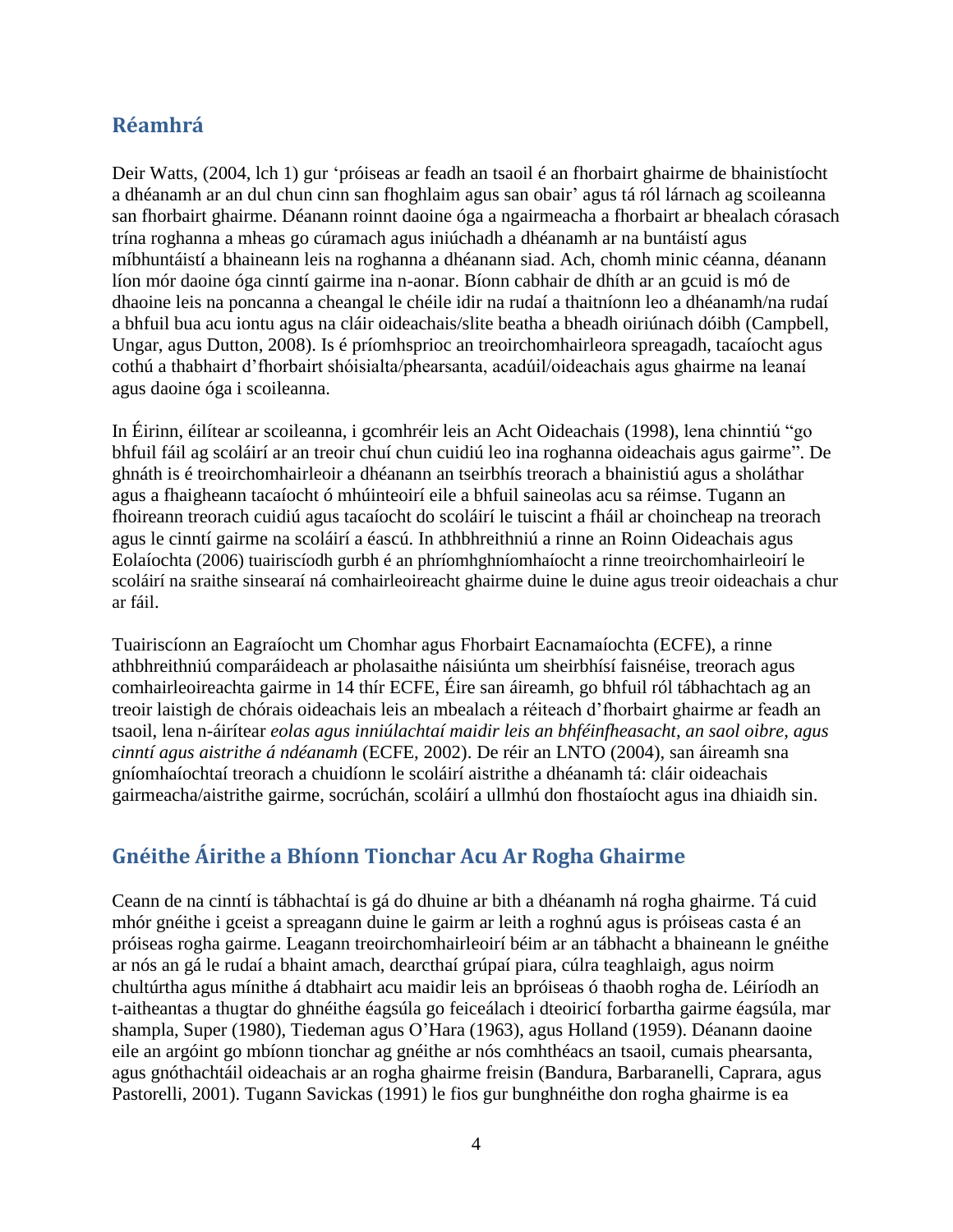ábaltacht, spéis, córas luachanna agus creidimh, an teaghlach, cultúr agus timpeallacht. De réir Korkut-Owen (2008), is féidir na gnéithe seo a rangú i gceithre ghrúpa: aonánach/pearsanta; sóisialta; bainteach le córais (mar shampla polaitiúil, eacnamaíoch, dlíthiúil) agus seans. San áireamh sna *gnéithe aonánacha/pearsanta* a rialaíonn an treo gairme tá spéis, cumais, scileanna, luachanna, sprioc, ionchais, tréithe pearsanta, coinníollacha fisiciúla/sláinte, an tuiscint atá ag an duine maidir leis/ léi féin agus ar ghairmeacha, taithí roimhe seo agus an taithí reatha, taithí oibre, aibíocht ghairmiúil, caithimh aimsire, an tuiscint ar an bpost is fearr, féinéifeachtúlacht, taithí foghlama, agus gnóthachtáil acadúil. Aithníodh na gnéithe seo i dteoiricí éagsúla, samhlacha nó i gcúrsaí taighde a rinneadh roimhe seo. Mar shampla, cuireann Donnay agus Borgen (1996) fianaise láidir ar fáil go mbíonn ról lárnach ag patrúin spéise sa rogha ghairme. Tuairiscíonn Tang, Pan, agus Newmeyer (2008) gur dhá ghné thábhachtacha iad an taithí foghlama agus an fhéinéifeachtúlacht a mbíonn tionchar acu ar fhorbairt ghairme scoláirí ardscoile.

Déantar an dara grúpa de ghnéithe a bhíonn tionchar acu ar rogha ghairme agus forbairt ghairme a rangú mar *ghnéithe sóisialta* mar seo a leanas: tréithe teaghlaigh, tiomantais teaghlaigh, réadúlachtaí cultúrtha, agus tuiscint ar an gcultúr maidir le gairmeacha agus inscne, struchtúr sóisialta, traidisiúin, na meáin, comhluachanna etc. De réir Whiston agus Keller (2004), is cosúil go mbíonn leanaí claonta go mór i dtreo réimse gairme a dtuismitheoirí, ach laghdaíonn an claonadh seo de réir mar a éiríonn siad níos sine. Ar an lámh eile, tá tátail seasta ann go leanann leibhéal oideachais na dtuismitheoirí ag imirt tionchair ar mhianta agus ionchais daoine aonair agus iad ina leanaí agus mar dhaoine óga. Léiríonn an t-athbhreithniú a rinne siad go soiléir go mbíonn tionchar ag na próisis éagsúla teaghlaigh ar ghnéithe a bhaineann le gairmeacha go dearfach agus go diúltach. Fuarthas freisin go raibh ceann amháin de na torthaí taighde, comhthéacs cultúrtha agus sóisialta an teaghlaigh agus an phobail, ríthábhachtach sa chaoi ina bhfoghlaimíonn daoine óga faoi ghairmeacha agus go bhfuil tionchar aige ar phróiseas na rogha gairme (Ferry, 2006).

Is réadúlachtaí oibiachtúla iad gnéithe *bainteach le córais (mar shampla polaitiúil, eacnamaíoch, dlíthiúil)* lena n-áirítear suíomh, margaí saothair, eacnamaíocht, gnéithe rialtais, dlíthe, córais oideachais agus mheasúnaithe (scrúduithe). De ghnáth, breathnaítear orthu seo mar réadúlachtaí sainiúla atá le fáil i gcultúir, sochaithe agus pobail áitiúla ar leith. Go hiondúil bíonn ábaltacht theoranta ag duine amháin tionchar a imirt ar an ngrúpa seo de ghnéithe éagsúla seachas athruithe ollmhóra sa saol a dhéanamh ar nós dul ar imirce chuig tír eile. De réir Watts (2003) tá sé tábhachtach breathnú ar sheirbhísí forbartha gairme laistigh de gach tír mar chóras comhtháite. I ndáiríre, seachas córas amháin a bheith ann tá bailiúchán d'fhochórais dhifriúla, lena n-áirítear seirbhísí i scoileanna, in oideachas tríú leibhéal, i seirbhísí fostaíochta poiblí, agus sna hearnálacha príobháideacha agus deonacha. Tá gach ceann díobh seo mar mhionchuid de chóras áirithe atá níos leithne, a bhfuil a réasúnaíocht agus ceann feadhna aige. Ach sna hathbhreithnithe tugadh na codanna éagsúla seo le chéile, agus breathnaítear orthu mar chodanna den rud iomlán.

Is ionann an ghné *seans*, nach bhfuil smacht ag an duine aonair air den chuid is mó, agus na gnéithe nach mbaineann le hábhar a d'fhéadfadh tionchar a imirt ar rogha ghairme agus ar an dul chun cinn i dtreo sprice gairme. Ní dhéanann an chuid is mó de ghairmeacha daoine dul chun cinn díreach mar gheall ar obair chrua agus an dea-phleanáil. De ghnáth bíonn ádh nó taisme áirithe i gceist le linn scéal beatha duine. "Is féidir le rud ar bith gan choinne – cruinniú de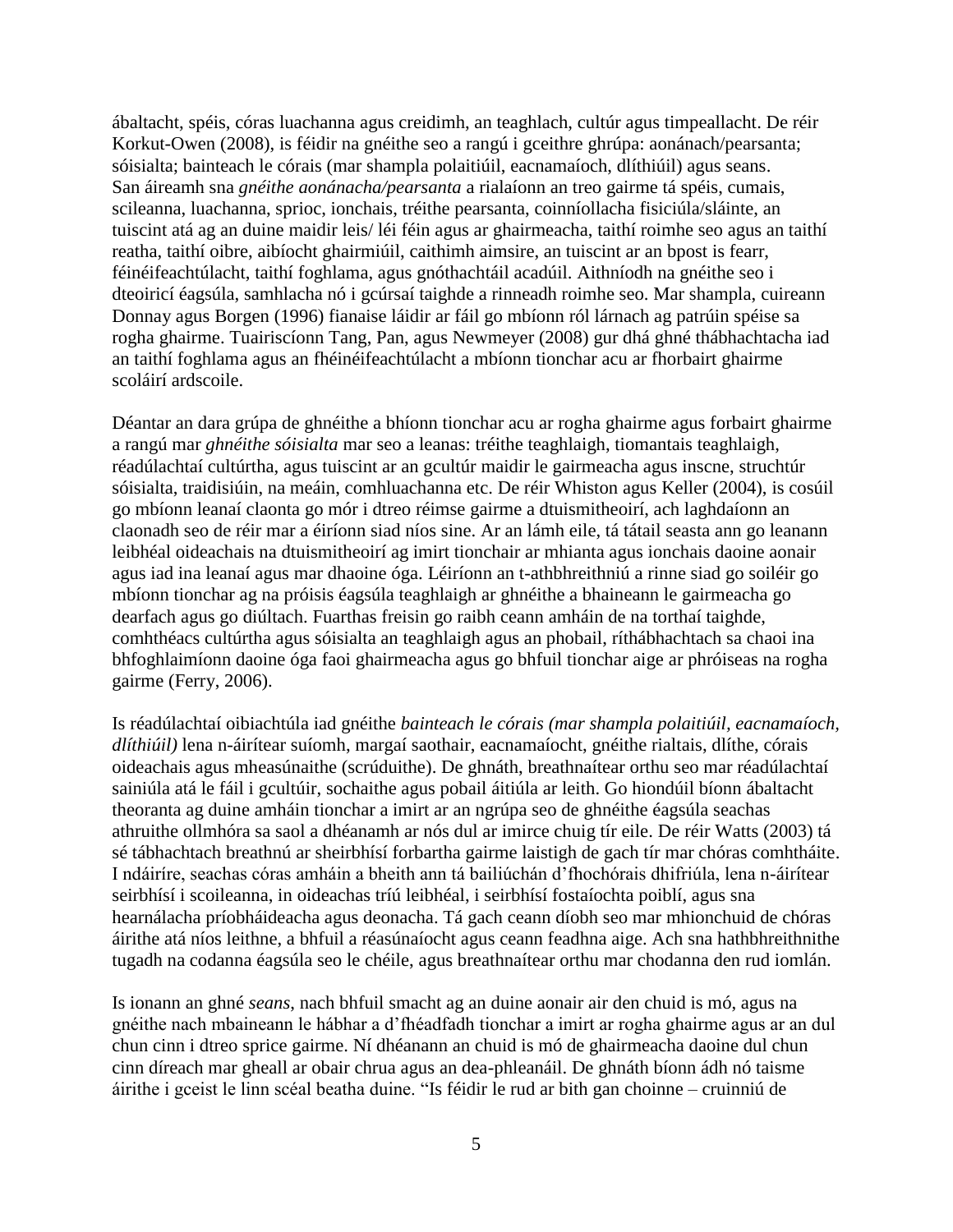thimpiste, fionnachtain nach rabhthas ag súil léi, deis thráthúil, mí-ádh, botún nó deis chaillte – gairm duine a bhrú chun tosaigh nó a chliseadh" (Campbell, Ungar, agus Dutton, 2008, lch 24). Bíonn dúshlán i ndán do threoirchomhairleoirí leis an saol oibre le hidirghabháil comhairleoireachta gairme a chur i bhfeidhm a bhreathnaíonn ar imeachtaí nach raibh pleanáilte mar chinn atá dosheachanta agus inmhianaithe araon. Is gá do threoirchomhairleoirí scoláirí a spreagadh le dul i ngleic le gníomhaíochtaí taiscéalaíocha leis an seans a mhéadú go dtiocfaidh na scoláirí ar dheiseanna gairme nach rabhthas ag súil leis. I ndáiríre, thuairiscigh 70% de scoláirí ardscoile agus ollscoile go raibh tionchar ag 'imeacht a tharla trí sheans' ar a gconair oideachais nó gairme (Bright, Pryor, agus Harpham, 2004).

Tá cuid mhór teoiricí agus samhlacha forbartha gairme ann chun comhairle a chur ar an gcaoi inar féidir comhairleoireacht ghairme a chur ar fáil. Mar gheall ar chastacht agus míshocracht na forbartha gairme comhaimseartha tá gá le samhlacha nua-aoiseacha chun cuidiú le scoláirí conairí gairme a stiúradh go díograiseach agus go soiléir.

Is cabhair é samhlacha forbartha gairme a thuiscint mar is féidir leis réimse casta a laghdú d'iompair do mhínithe inúsáidte, tógáin, caidrimh, agus, go pointe áirithe, tuartha (Young, Marshall, agus Valach, 2007). Sampla dá leithéid samhla is ea Samhail de Bhád Seoil Gairme (SBSG) a cruthaíodh le cur leis an bpróiseas cinnteoireachta gairme. Tagann an tsamhail seo chun cinn laistigh cheithre ghné idirghaolmhara-aonánach, sóisialta, bainteach le córais (polaitiúil, eacnamaíoch, dlíthiúil) agus seans (Korkut-Owen, et al., 2010). Rinneadh forbairt ar an SBSG ó shin agus baintear úsáid as léiriú meafarach chun díriú ar spriocanna gairme a shocrú tríd an bpróiseas den fhéinfhollasú agus den mheastóireacht de dheiseanna agus roghanna gairme a chur chun cinn (Korkut-Owen, Arıcı, Demirtaş-Zorbaz, agus Mutlu Süral, 2014).

Is é aidhm an ailt seo an SBSG a chur i láthair agus plé a dhéanamh ar an gcaoi inar féidir le treoirchomhairleoirí úsáid a bhaint as an samhail seo ina gcuid oibre le scoláirí iarbhunscoile. San alt seo freisin cuirtear roinnt uirlisí measúnaithe neamhfhoirmiúla/cáilíochtúla (cleachtaí neamhthástála) a chur i láthair a bheadh úsáideach agus an tsamhail seo á húsáid.

## **Bunús na Samhla de Bhád Seoil Gairme**

Cur chuige eile a spreag an SBSG ná *peirspictíocht éiceolaíoch* (1994) de chuid Bronfenbrenner a aithníonn go bhfeidhmíonn gach duine laistigh d'éiceachóras ar leith ina bhfuil gnéithe éagsúla ag na leibhéil aonair, idirphearsanta, agus shoch-chultúrtha i gcoitinne. D'aithin Bronfenbrenner (1977) ceithre phríomh-fhochóras a imríonn tionchar ar iompar an duine:

(a) micreachórais lena n-áirítear idirghníomhaíocht idirphearsanta laistigh de thimpeallacht ar leith, ar nós sa bhaile, ar scoil, nó i suíomh oibre;

(b) méiseachórais ina bhfuil idirghníomhaíochtaí idir dhá mhicreachóras nó níos mó, ar nós an caidreamh idir scoil duine agus a t(h)impeallacht oibre;

(c) eiseachórais ina bhfuil naisc idir na fochórais a mbíonn tionchar indíreach acu ar an duine aonair, ar nós comharsanacht an duine nó na meáin;

(d) macrachórais atá mar na comhpháirteanna idé-eolaíochta de shochaí ar leith lena n-áirítear noirm agus luachanna (luaite in Cook, Heppner agus O'Brien, 2005). De réir Cook, Heppner, agus O'Brien (2002) tá fochórais na macrachóras agus na micreachóras ag idirghníomhú leis an duine aonair an-áisiúil chun iompar gairme a mhíniú.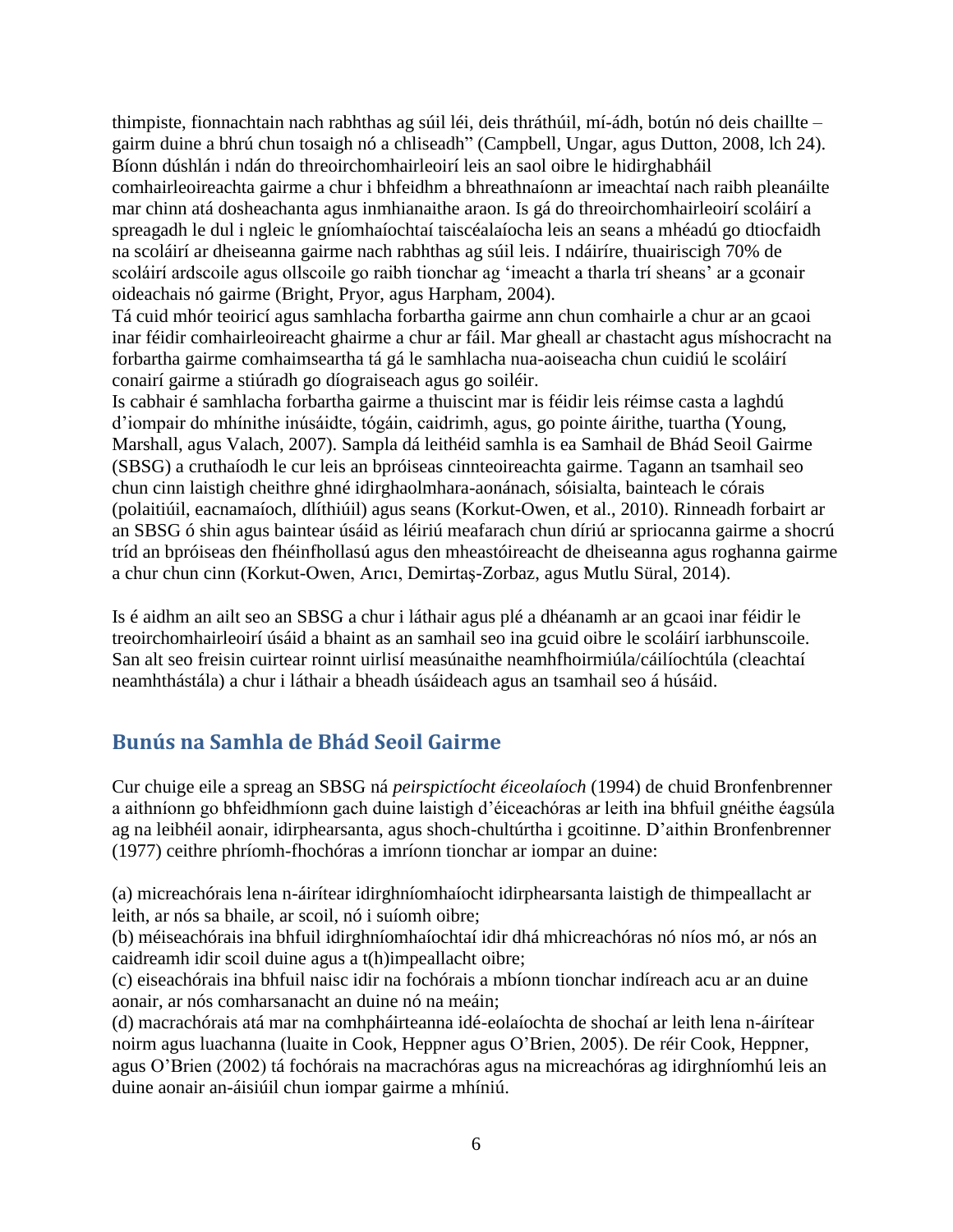Teoiric eile ná an *Teoiric Seasaimh Tarlaithe Phleanáilte*, a luaigh Mitchell, Levin agus Krumboltz (1999). Deir siad, cé nach féidir imeachtaí ar leith a thuar agus a phleanáil, is féidir feidhm a bheith ag foghlaim neamhphleanáilte, a thosaíonn ón uair a rugtar duine. Dá bhrí sin, is féidir le himeachtaí neamhphleanáilte a bheith mar dheiseanna chun foghlama.

Do Korkut-Owen agus a comhghleacaithe ba é an tSamhail de *Scóip Ghairme* (Amundson, Poehnell, agus Pattern, 2005) an cur chuige ab údarásaí leis an SBSG a spreagadh agus a fhorbairt. Sa samhail seo, chomh maith leis na cleachtaí ar leith, baineadh úsáid as léaráid rotha atá mar chreatlach treorach chun cuidiú le daoine eolas pearsanta agus margaidh shaothair a eagrú. Cruthaíodh gur uirlis treorach úsáideach é an roth é féin d'aoiseanna éagsúla agus do ghrúpaí cultúrtha éagsúla.

D'eascair an tsamhail seo as an obair a rinne cuid mhór daoine lena n-áirítear *Teoiric Córas*  Patton agus McMahon (2006). Déanann an teoiric córas scrúdú ar an mbaint atá ag na gnéithe inmheánacha agus seachtracha éagsúla lena chéile a imríonn tionchar ar fhorbairt ghairme duine. Baineann forbróirí na dTeoiric Córas úsáid d'aon ghnó as an téarma 'tionchar' mar théarma spreagúil atá in ann comhpháirteanna ábhair agus próisis den teoiric ghairme araon a léiriú. San áireamh sna tionchair ábhair tá (a) gnéithe éagsúla idirphearsanta ar nós pearsantacht agus aois agus (b) gnéithe éagsúla comhthéacsúla ina bhfuil tionchair shóisialta i gceist, ar nós an teaghlach, agus tionchair thimpeallachta/shochaíocha, (ar nós suíomh tíreolaíochta).

Creideann *Tógachaithe* go bhfuil mínithe éagsúla agus réadúlachtaí éagsúla maidir le forbairt ghairme (Niles agus Harris-Bowlsbey, 2013). Thuairiscigh Patton (2005) ó thaobh tógachaí de, go bhfuil níos mó i gceist i gcumais ghairme a fhorbairt ná an ghníomhaíocht chognaíoch d'ailíniú a dhéanamh den fhéineolas, eolas gairmiúil agus eolas comhthéacsúil. Is é próiseáil an eolais seo atá lárnach do dhéanamh agus comhtháthú eolais agus scileanna an duine mar a bhaineann sé leis an duine é/ í féin. Is é scéal gairme an duine aonair bailiúchán d'íomhánna den chaoi a mbreathnaíonn an duine air/ uirthi féin ina s(h)aol. Cé gurb é ábhar an scéil gnéithe eolais den duine féin (e.g., spéis, cumais) agus den saol oibre, is é an léamh a dhéanann an duine aonair orthu seo agus an suíomh ina gcuirtear iad laistigh den scéal – scéal an duine aonair faoi é/ í féin – a thugann an bharántúlacht do gach duine aonair. Agus is é an tuiscint atá ag an duine aonair ar a ról agus an scéal á chur le chéile an pointe comhartha don bharántúlacht den phróiseas foghlama. Cuid lárnach den údaracht seo is ea an cineál próiseas measúnaithe a chuirtear i bhfeidhm. Dá réir sin, mar a sainmhíníodh sa *dearcadh tógachaíoch,* cuireadh leis an SBSG trí mhodhanna teicnící ina gcumann daoine aonair a scéalta féin agus ina socraíonn siad a gcalafoirt cinn scríbe féin.

## **Cad é an tSamhail de Bhád Seoil Gairme?**

De réir Patton (2005), ní féidir imeachtaí, iompair agus dearcthaí a thuiscint ach amháin i dtaca leis an gcomhthéacs ina bhfuil siad lonnaithe. Thuairiscigh sí nach imeacht ar leith í an chinnteoireacht a dhíríonn ar ghairm a roghnú ach gur próiseas leanúnach é ina dtógann duine aonair gairm. Is próiseas idirghníomhach é an fhorbairt ghairme, ina mbíonn tionchar ag an duine aonair agus ina mbíonn tionchar ag na gnéithe sóisialta, cultúrtha agus fisiciúla dá t(h)impeallacht (Whiston and Keller, 2004). Dá bhrí sin, ba chóir go mbeadh an treoirchomhairleoir ar an eolas faoi na gnéithe seo agus na héifeachtaí a d'fhéadfadh a bheith ann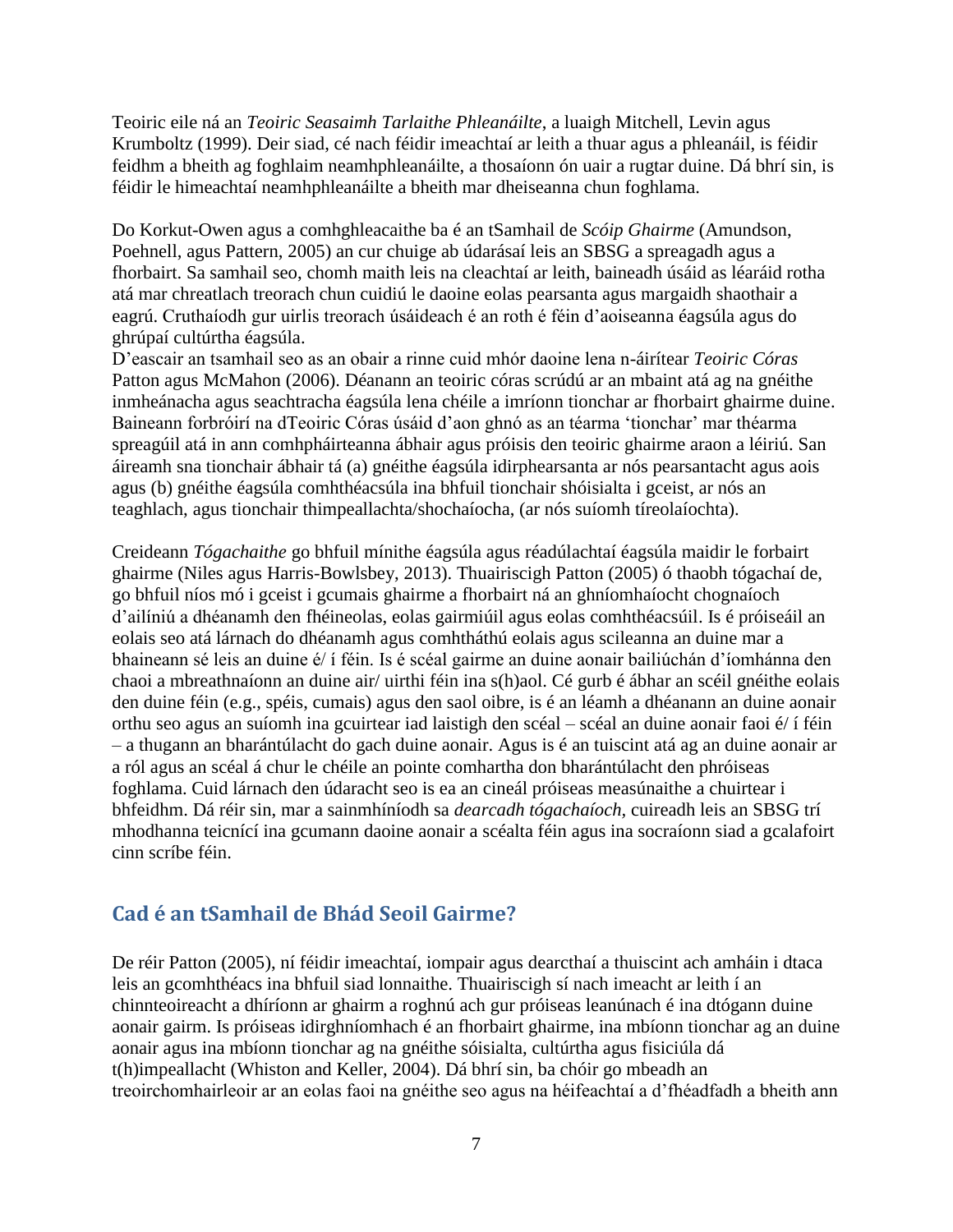do dhaoine aonair le linn na forbartha gairme agus an phróisis chinnteoireachta. Rinneadh forbairt ar SBSG i gcomhréir leis na catagóirí agus smaointe seo, agus ó na cuir chuige theoiriciúla mar atá leagtha amach thuas.

Baineann an SBSG úsáid as an léiriú meafarach de bhád seoil. Dírítear ar spriocanna gairme a shocrú agus ar an gcinnteoireacht tar éis an fhéinfhollasaithe agus na deiseanna a d'fhéadfadh a bheith ann don scoláire. Sa tsamhail, léirítear an próiseas rogha gairme mar thuras a dhéanann bád seoil. Tugtar spreagadh do dhaoine aonair breathnú ar a sprioc mar an ceann scríbe nó an calafort ag deireadh turais sheoltóireachta fhada. Sa chaoi seo is féidir breathnú ar thuras an scoláire mar shraith imeachtaí ina bhfuil ní hamháin saintréithe nó tréithe pearsanta nó scileanna a foghlaimíodh de dhíth ach an ábaltacht freisin le bheith in ann déileáil le himeachtaí nach rabhthas ag súil leis nó nach raibh pleanáilte ar nós mar a bheadh i ndán do scipéir agus turas mara fada á dhéanamh aige. Is meafar atá tarraingteach go nádúrtha agus a thuigeann daoine aonair é an meafar loingseoireachta seo. Is féidir an tsamhail a léiriú go héasca in íomhá amháin mar atá thíos.



**Chance = Seans; Social Factors = Gnéithe Sóisialta; Systematic Factors = Gnéithe Córasacha; Personal Factors = Gnéithe Pearsanta; Chance = Seans; Career Goals = Spriocanna Gairme Íomhá 1**: An tSamhail de Bhád Seoil Gairme (Korkut-Owen et al., 2010).

Léirítear *gnéithe aonánacha/pearsanta* a leagadh amach thuas mar an chabhail den bhád seoil gairme. Is féidir breathnú ar an gcabhail den bhád mar an phríomh-chomhpháirt den árthach ina ndoirtear na tréithe pearsanta uile agus ina ndéanfar an turas gairme. Díreach mar a dhéanfadh aon chaptaen mara meastóireacht go cúramach ar mhuiracmhainneacht a (h)árthaigh sula dtosaíonn sé/ sí ar thuras farraige fada, is bunphointe tosaigh é scrúdú a dhéanamh go cúramach ar chnuasach de spéiseanna, cumais, gnóthachtáil, pearsantacht agus gnéithe eile an duine leis an SBSG a úsáid.

Léirítear na *gnéithe sóisialta* mar an seol mór. I dtuairisc na Roinne Oideachais agus Eolaíochta (2009) leagtar béim ar an tábhacht a bhaineann le ról na dtuismitheoirí chun cuidiú le scoláirí cinntí gairme a dhéanamh. I suirbhé a rinneadh ar scoláirí, tuairiscíodh gur chuidigh a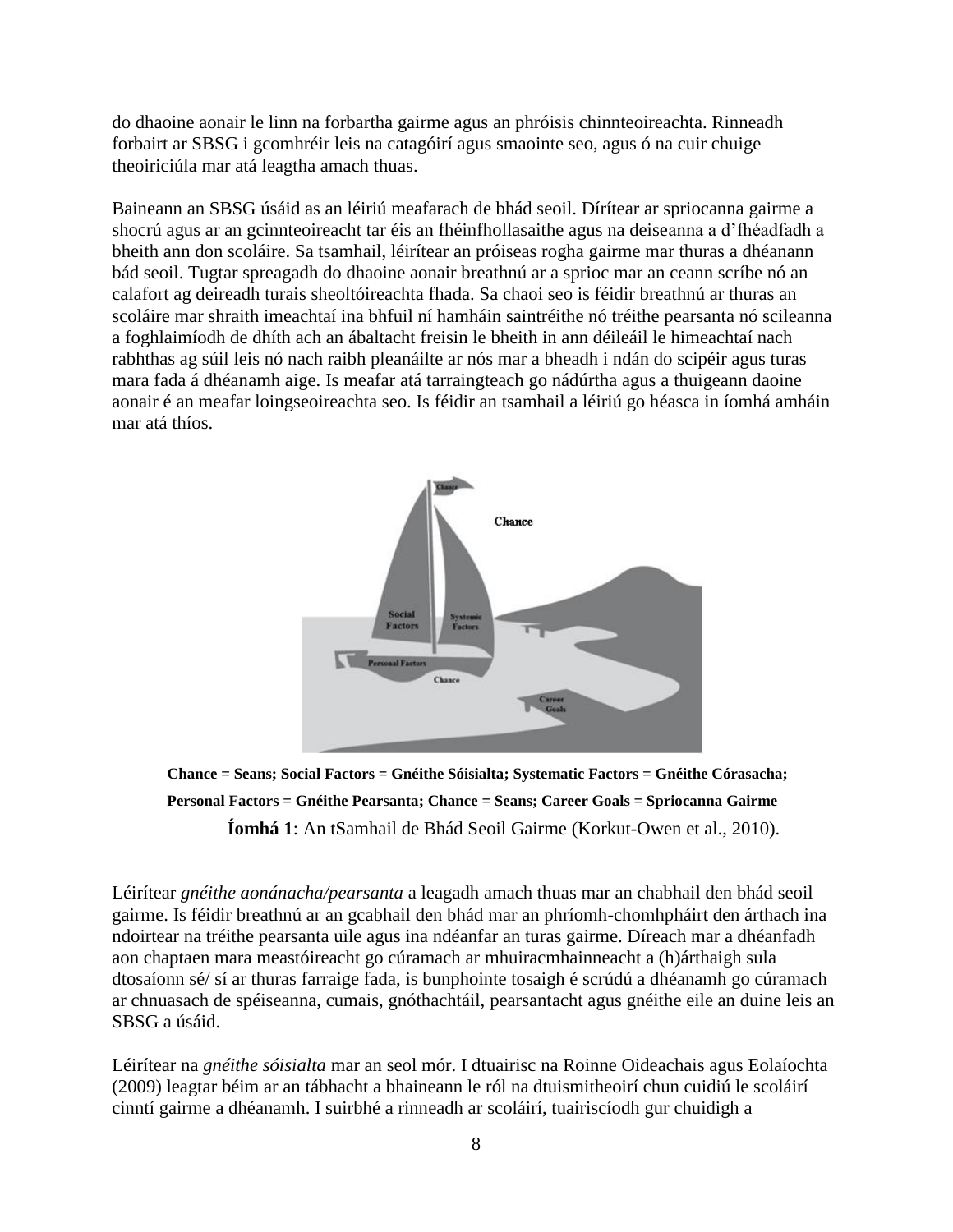dtuismitheoirí leo cinntí a dhéanamh maidir lena roghanna ábhair don Teastas Sóisiearach (79%), agus thuairiscigh 67% díobh gur chuidigh a dtuismitheoirí leo a n-ábhair Ardteistiméireachta a roghnú. I dtuairisc taighde eile de chuid na Roinne Oideachais agus Eolaíochta (2006) leag Oifigigh Rochtana an bhéim ar an ngá atá ann d'eolas na dtuismitheoirí a 'mhéadú', i.e. '*laghdú a dhéanamh ar an gclaonadh atá ag roinnt tuismitheoirí a leanaí a bhrú i dtreo cúrsa toisc go mbíonn gairm ar leith nó conair ghairme a bhfuil siad ar an eolas fúithi ag eascairt as*' (lch 114). Bíonn daoine óga plúchta le teachtaireachtaí láidre – labhartha agus tugtha le fios araon – maidir lena bhfuil inghlactha agus lena bhfuiltear ag súil leis ina roghanna oideachais agus gairme (Campbell, Ungar, agus Dutton, 2008).

Cé go bhfuil cuid mhór uirlisí ann ina bhfuiltear in ann meastóireacht ghinearálta a dhéanamh ar na gnéithe sóisialta ar nós tionchar na dtuismitheoirí, éifeacht na meán ar an rogha ghairme agus gnéithe eile, is cinnte go bhféadaí feabhas mór a dhéanamh agus uirlisí nua a fhorbairt a léiríonn níos soiléire an fhírinne maidir le cultúr na hÉireann. Mar shampla, thug Rock (2010) faoi staidéar ina ndearnadh iarracht na réamhtháscairí rúin is láidre a aithint le tabhairt faoin ardoideachas i measc sampla de scoláirí iarbhunscoile na hÉireann. Na réamhtháscairí a fiosraíodh ba ea stádas socheacnamaíoch na scoile (SSS), gairm tuismitheoirí, oideachas tuismitheoirí, inscne, struchtúr an teaghlaigh, agus féinéifeachtúlacht acadúil. I dtorthaí an staidéir seo nochtadh gurbh é stádas socheacnamaíoch na scoile an t-aon athróg réamhtháscaire shuntasach go staitistiúil. Léirigh an fiosrú seo go raibh comhghaol dearfach idir gairm tuismitheoirí agus leibheil oideachais tuismitheoirí agus SSS na scoile agus bhí comhghaol láidir idir é seo agus rún na scoláirí le tabhairt faoin ardoideachas.

Léiríonn seol tosaigh an árthaigh na *gnéithe bainteach le córais*. De réir an ECFE (2014) bíonn rátaí fostaíochta níos airde de ghnáth do dhaoine aonair a bhfuil leibhéal níos airde oideachais acu. In Éirinn tá post íoctha ag tuairim is 79% de dhaoine a fuair oideachas tríú leibhéal ar laghad, i gcomparáid le tuairim is 35% dóibh siúd nach mbíonn oideachas iarbhunscoile sinsearach acu**.** Léiríonn na gnéithe seo, a léiríonn gnéithe córasacha atá difriúil i ngach tír, an buneolas atá ag teastáil ó scoláirí agus iad ag dul i mbun a spriocanna gairme a bhaint amach. Breathnaítear ar eolas an treoirchomhairleora ar na gnéithe córasacha seo mar athróg thábhachtach chun cuidiú lena scoláirí agus a dturas á phleanáil acu i dtreo gairme. Ní mór a rá nach gá go mbeadh eolas iomlán reatha agus as cuimse ag an treoirchomhairleoir ar staitisticí gairme agus poist a bheadh dodhéanta i ndáiríre. Seachas sin, bhreathnófaí ar an treoirchomhairleoir mar threoir do shuíomh nó foinsí an bhuneolais seo. San áireamh sna samplaí dá leithéid foinsí bheadh an Phríomh-Oifig Staidrimh, (2014), An Roinn Oideachais agus Scileanna (2014), agus an Roinn Post, Fiontair agus Nuálaíochta (2014).

Léiríonn an ghné *Seans* a thaispeántar leis an ngaoth agus na tonnta na gnéithe nach bhfuil smacht ag an duine aonair orthu den chuid is mó nó na gnéithe seachtracha a mbeadh tionchar acu ar rogha ghairme agus dul chun cinn i dtreo sprice gairme. Cé go mbíonn an ghaoth agus na tonnta ann do mhairnéalach i gcónaí, is féidir lena n-éifeachtaí le chéile a bheith suntasach nuair a ardaíonn an ghaoth agus nuair a éiríonn an fharraige in airde. Is gnéithe tábhachtacha uile iad sruthanna, an teocht, feiniméin atmaisféaracha ar nós ceo nó oighriú farraige agus, dar ndóigh, stoirmeacha. Le leoithne chrua cuirtear dlús orainn agus sinn ag dul isteach sa chalafort agus d'fhéadfadh athruithe gaoithe a bheith ina ndúshlán do scileanna stiúrtha agus loingseoireachta duine trí thornáil leanúnach a bheith de dhíth. D'fhéadfadh gaoth láidir gan staonadh ar an tosach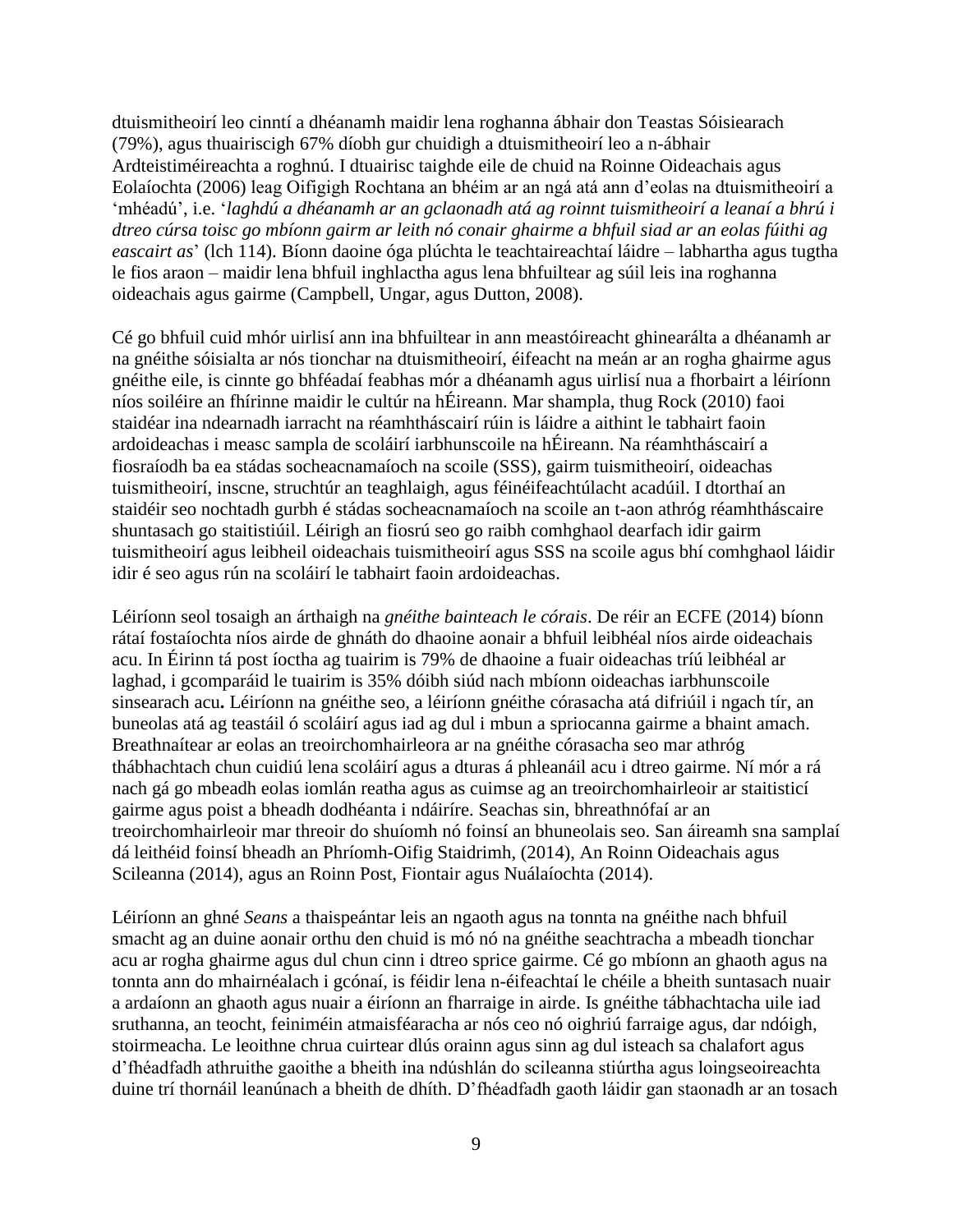stop a chur leis an dul chun cinn ar fad a dhéantar amach anseo agus b'fhéidir go mbeidh gá le calafort eile a roghnú. D'fhéadfadh coinníollacha sláinte, imeachtaí nádúrtha nó comhtharluithe nach rabhthas ag súil leis athrú iomlán a dhéanamh ar chúrsa an bháid seoil.

## **Measúnú ar an gComhairleoireacht Ghairme ag baint úsáide as an SBSG**

Leis an SBSG táthar in ann uirlisí measúnaithe neamhfhoirmiúla/cáilíochtúla a úsáid go héasca do gach gné den tsamhail. Roinntear uirlisí agus teicnící measúnaithe go hiondúil in dhá chatagóir leithne mar fhoirmiúil (tástálacha, cainníochtúla) agus neamhfhoirmiúil (neamhthástála, cáilíochtúla). Bíonn buntáistí agus míbhuntáistí ag baint leis an dá cheann díobh seo. Na buntáistí a bhaineann le measúnuithe foirmiúla ná torthaí níos praiticiúla a chur ar fáil i dtréimhse ama ghearr. Bíonn sé níos éasca sonraí a bhailiú ó ghrúpa mór ach tá siad teoranta toisc go ndéanann siad neamhaird de dhifríochtaí ar leith agus de mhínithe pearsanta. Na buntáistí a bhaineann le measúnuithe neamhfhoirmiúla ná an costas íseal, má bhíonn costas ar bith i gceist, a bhaineann leo agus go bhfuil siad ar fáil go héasca. Chomh maith leis sin, b'fhéidir nach mbeadh an méid céanna ama de dhíth chun iad a riar mar a bheadh ag measúnuithe foirmiúla agus b'fhéidir nach mbeidh an méid céanna imní ar na scoláirí mar gheall orthu. Srian ollmhór de mheasúnuithe neamhfhoirmiúla is ea nach mór a bheith cúramach ag tabhairt faoin bpróiseas léirmhínithe.

#### **Measúnú neamhfhoirmiúil**

Leis an measúnú neamhfhoirmiúil tá an deis ann do scoláire foghlaim faoi/ fúithi féin ag baint úsáide as modhanna atá solúbtha, oscailte, neamhbhreithiúnach, agus spraíúil. Tugann Isaacson agus Brown (1993) le fios go bhfuil paraiméadair nach bhfuil chomh docht sin timpeall an mheasúnaithe cháilíochtúil i gcomparáid leis an measúnú cainníochtúil sa chaoi is nach mbeidís faoi theoir sraithe caighdeánaithe de threoracha agus tá beagán scórála, má tá scóráil ar bith, i gceist leis. Áit a bhfuil scóráil i gceist de ghnáth is scóráil shuibiachtúil atá ann. Deir Savickas (1992) go leagann an measúnú cáilíochtúil béim ar an gcaidreamh comhairleoireachta seachas ar sholáthar na seirbhíse. Mar shampla, bíonn an scoláire i bhfad níos rannpháirtí sa phróiseas treoirchomhairleoireachta de réir mar a bhíonn an measúnú bunaithe ar a dtaithí saoil ar a bhfuil siad ina saineolaí, agus óna bhfuil scéal acu le hinsint. Mar sin, ardaíonn suíomh an scoláire sa chaidreamh ó cheann mar fhreagróir éighníomhach go dtí ceann mar fhreagróir gníomhach.

De réir mar a úsáideann treoirchomhairleoirí an measúnú cáilíochtúil níos mó leis an mbogadh iar-nua-aoiseach ón oibiachtúlacht go dtí an tsuibiachtúlacht nó ó scóir go dtí scéalta (Savickas, 1993), cinnteofar leis seo go ndéanfar cur síos difriúil ar an gcaidreamh comhairleoireachta gairme agus go laighdeofar an bhearna idir an chomhairleoireacht phearsanta agus an chomhairleoireacht ghairme. Go bunúsach, is é atá i gceist leis an measúnú cáilíochtúil ná chun spreagadh a thabhairt do scoláirí a scéalta gairme féin a insint agus a ngairmeacha suibiachtúla agus téamaí saoil a nochtadh. De réir Peavy (1998) bíonn an phribhléid ag treoirchomhairleoirí éisteacht le cuid mhór scéalta agus scripteanna agus ansin a bheith rannpháirteach leis na scéalaithe sa tasc chun iad a athchruthú i dtreo todhchaí atá níos fearr. Dá bhrí sin, gníomhaíonn treoirchomhairleoirí a bhíonn ag éisteacht le haghaidh téamaí saoil agus scéalta níos mó mar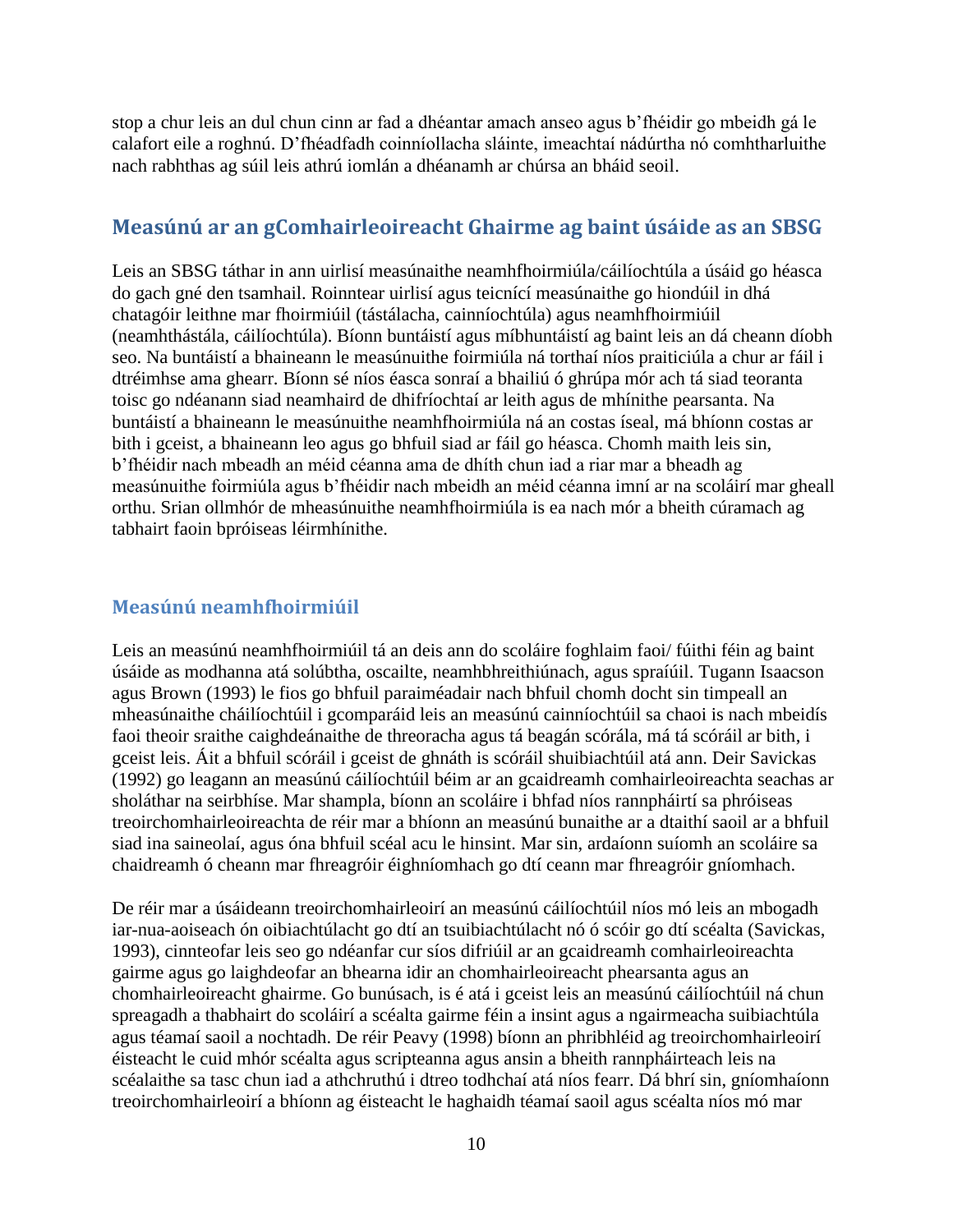bheathaisnéisithe a bhaineann ciall as an dul chun cinn sa saol seachas mar achtúirí a dhéanann spéiseanna agus cumais a chomhaireamh, dar le Savickas (1992). Leis an measúnú cáilíochtúil is gá don treoirchomhairleoir a bheith rannpháirteach go gníomhach sa phróiseas ón tús go dtí an deireadh. I gcomparáid le huirlisí tástála caighdeánaithe, ní bhíonn lámhleabhar treoracha in éineacht leis an gcuid is mó de ghníomhaíochtaí measúnaithe cháilíochtúil. Tugann McMahan agus Patton (2002) roinnt moltaí do theoirchomhairleoirí ar mian leo níos mó úsáide a bhaint as an measúnú cáilíochtúil ina gcuid oibre le scoláirí. Molann siad na nithe seo a leanas:

- an measúnú cáilíochtúil a dhéanamh oiriúnach don scoláire agus gan an scoláire a dhéanamh oiriúnach don mheasúnú,
- an t-ábhar a tharraingt anuas maidir le húsáid a bhaint as gléas measúnaithe cháilíochtúil go coinníollach, go measúil, agus go heolasach,
- a aithint gur saincheart an scoláire é a bheith rannpháirteach sa ghníomhaíocht,
- an ghníomhaíocht a mhioncheistiú/a phróiseáil,
- cuireadh a thabhairt le haghaidh aiseolais ar na próisis measúnaithe cháilíochtúil.

Tugann siad le fios freisin go mb'fhéidir go mbeadh gléasanna measúnaithe cháilíochtúil le hathrú ó scoláire go scoláire le bheith in oiriúint dá riachtanais ar leith.

### **Roinnt acmhainní do theicnící neamhfhoirmiúla**

Tá roinnt uirlisí measúnaithe ghairme neamhfhoirmiúla le fáil sna leabhair atá liostaithe sa leabharliosta don alt seo (Amundson, Poehnell, agus Pattern, 2005, Niles agus Harris-Bowlsbey, 2013); agus suíomhanna gréasáin Ollscoileanna (e.g., Columbia University Center for Career Education, 2014, Camosun College, Counselling Centre 2014; Scholarsbank of Oregon University, 2014). Tugann Goldman (1992) le fios gur féidir le treoirchomhairleoirí a bpróisis measúnaithe cháilíochtúil féin a fhorbairt i gcomhréir le riachtanas a scoláirí, leibhéal forbartha, réadúlachtaí cultúrtha agus polaitiúla-dlíthiúla. I dTábla 1 cuirtear roinnt teicnící neamhfhoirmiúla i láthair agus an chaoi ina bhféadfaí iad a úsáid.

#### **Tábla 1:** *Roinnt teicnící neamhfhoirmiúla*

Is é is dóichí gurb iad *cineálacha cártaí* an cineál is coitianta den mheasúnú cáilíochtúil atá ar fáil do threoirchomhairleoirí gairme. Baintear úsáid choitianta as ar a dtugtar 'cineál cárta' go forleathan mar theicníc mheasúnaithe agus chomhairleoireachta le chéile a spreagann scoláirí a roghanna sainiúla a chur in iúl nuair a chuirtear eolas simplí agus éasca faoina mbráid. Leis an teicníc cineálacha cártaí iarrtar sa ghnáthshlí ar scoláirí breithiúnais a dhéanamh d'earraí spreagthacha a bhíonn le feiceáil ar chártaí. B'fhéidir go n-iarrfaí ar scoláirí athbhreithniú a dhéanamh ar phaca cártaí ina bhfuil teideal gairme ar taispeáint ar gach cárta agus ansin iad a chur in dhá charnán nó níos mó de réir mar is spéis leo iad. Díríonn an chuid is mó de na cineálacha cártaí ar ábhar ar leith, mar shampla ar ghairmeacha, luachanna oibre nó spreagadh (Knowdell, 2014).

Is é atá i gceist le *Seicliostaí* ná sraith ábhar a d'fhéadfadh baint a bheith acu le rogha suímh oibre, tréithe poist, tascanna oibre, luachanna oibre, nó scileanna an duine aonair. D'fhéadfadh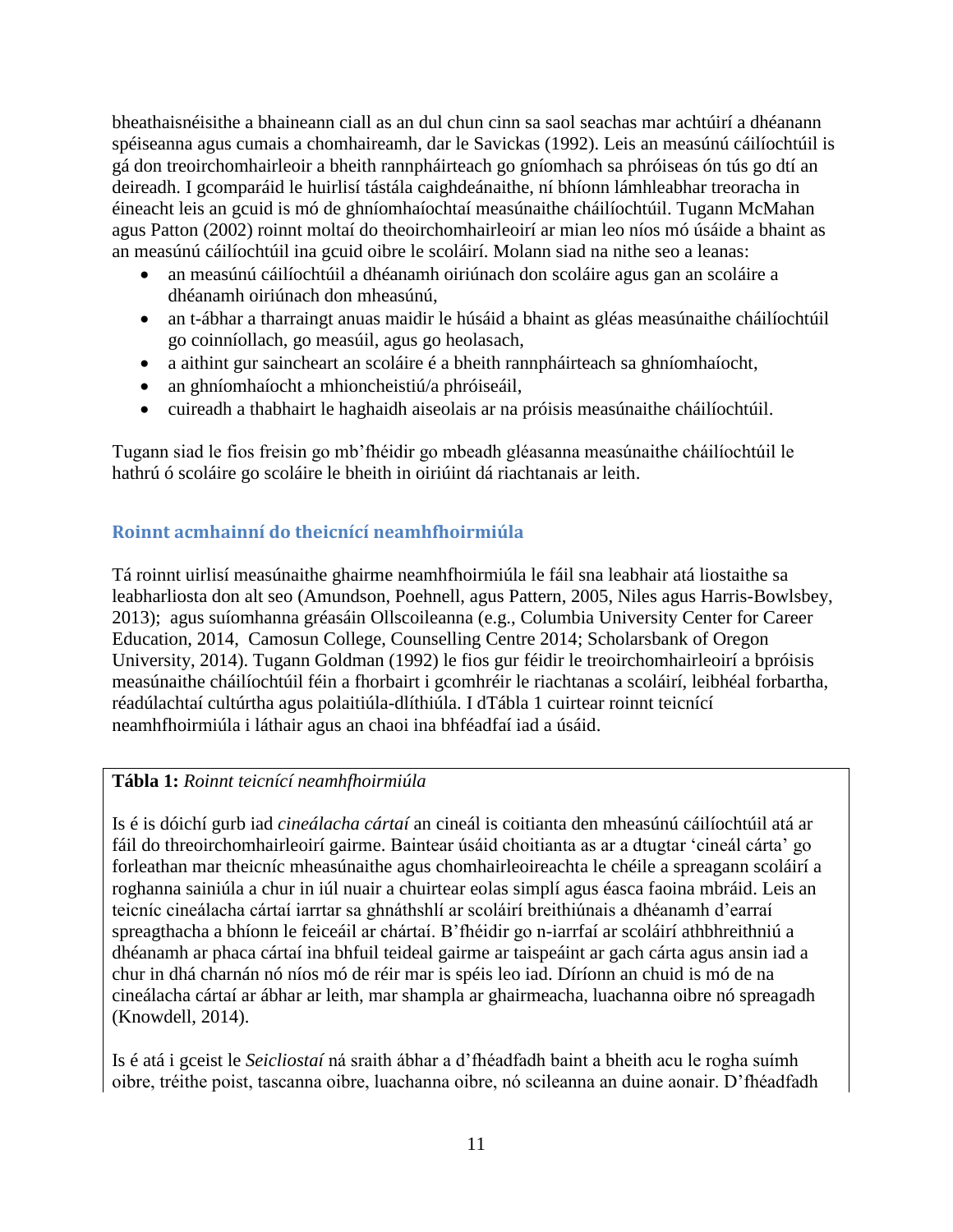treoirchomhairleoir a leithéid seicliosta a fhorbairt, nó d'fhéadfaidís—le cead—ceann a d'fhorbair duine éigin eile a fháil ar iasacht. (Niles agus Harris-Bowlsbey, 2013).

*Géineagraim*: D'fhéadfadh géineagram, crann ginealaigh, nó crann gairme na patrúin a nochtadh de thionchar an teaghlaigh ar scoláire. Mar shampla, d'fhéadfaí eolas a bhailiú ar luachanna an teaghlaigh maidir le róil inscne nó oideachais, an cineál tacaíocht teaghlaigh atá ann, cúlra socheacnamaíoch agus eitneach, agus patrúin an teaghlaigh maidir le cinntí a dhéanamh agus le bheith ag déileáil le haistriú (Okocha, 1998).

*Cluichí*: Is féidir cluiche a úsáid le grúpaí beaga nó móra le go mbeidh daoine aonair ar an eolas faoi réadúlachtaí a bhaineann le rogha agus pleanáil ghairme. Mar chuid de chluiche den sórt sin, b'fhéidir go n-iarrfaí ar dhuine aonair ról ar leith a bheith aige/ aici i dtimpeallacht spreagtha nó a bheith faoi réir deiseanna agus buillí éagsúla atá léirithe ar an gchlár cluiche (Niles agus Harris-Bowlsbey, 2013).

*Líne Ama/Bheatha*: Má chuirtear línte ama/beatha le chéile bíonn siad úsáideach chun cuidiú le scoláirí athbhreithniú a dhéanamh ar stair a saoil. Is é atá i gceist leis an teicníc seo ná machnamh a dhéanamh ar na príomhimeachtaí sa saol agus sa ghairm agus ansin na hamanna maithe agus tréimhsí míshuaimhnis a leagan amach. Má shamhlaítear imeachtaí dearfacha agus diúltacha táthar ag súil mothú iomláine agus leanúnachais na scoláirí a mhéadú (Amundson, 1998). Má bhíonn líne ama/bheatha curtha le chéile go maith, d'fhéadfadh patrúin agus téamaí ghairm saoil an scoláire a bheith níos feiceálaí.

*Fantaisíocht Ghairme*: Is é atá i gceist le fantaisíocht ghairme ná gníomhaíocht ina n-iarrann treoirchomhairleoir ar dhuine amháin nó níos mó scíth a ligean, a súile a dhúnadh, agus a rogha lae a shamhlú ina bhfuil am ag láthair oibre i gceist, mar shampla (Niles agus Harris-Bowlsbey, 2013).

*Cuimhne Cinn*: Insíonn cuimhní cinn luatha na scoláirí cuid mhór go minic faoi bhuntreo agus bunaidhm iompar an duine agus an dearcadh atá aige/ aici ar an saol. Tá cuir chuigí ina bhfuil scéalta i gceist ag déanamh dul chun cinn i saol na comhairleoireachta gairme. Agus an ghníomhaíocht á próiseáil, an sprioc atá ann do na scoláirí ná a téamaí saoil a a dhéanamh amach agus plé a dhéanamh ar an gcaoi ina ndéanfar iad a fhorbairt sa todhchaí (Smith-Keller, 2007).

Is é atá i gceist le *mapa saoil-spáis* (Peavy, 1998) ná líníocht nó léaráid lena mbíonn an scoláire agus an treoirchomhairleoir ag obair le chéile chun smaointe agus mothúcháin an scoláire a léiriú i bhfoirm fhísiúil. Ba chóir go mbeadh an próiseas solúbtha, agus ba chóir an duine a spreagadh le siombailí, íomhánna, meafair, íocóin a tharraingt, a úsáid, nó le focail nó abairtí gearra a scríobh.

Is é atá i gceist le *rogha éigeantach gníomhaíochta* ná ceann ina n-iarrtar ar an duine aonair rogha a dhéanamh idir dhá rogha atá measartha éagsúil lena chéile nó trí ghníomhaíocht nó níos mó a chur in ord. D'fhéadfadh an cineál measúnaithe seo a bheith in úsáid i luachanna oibre, tréithe poist, agus suíomhanna oibre (Niles agus Harris-Bowlsbey, 2013).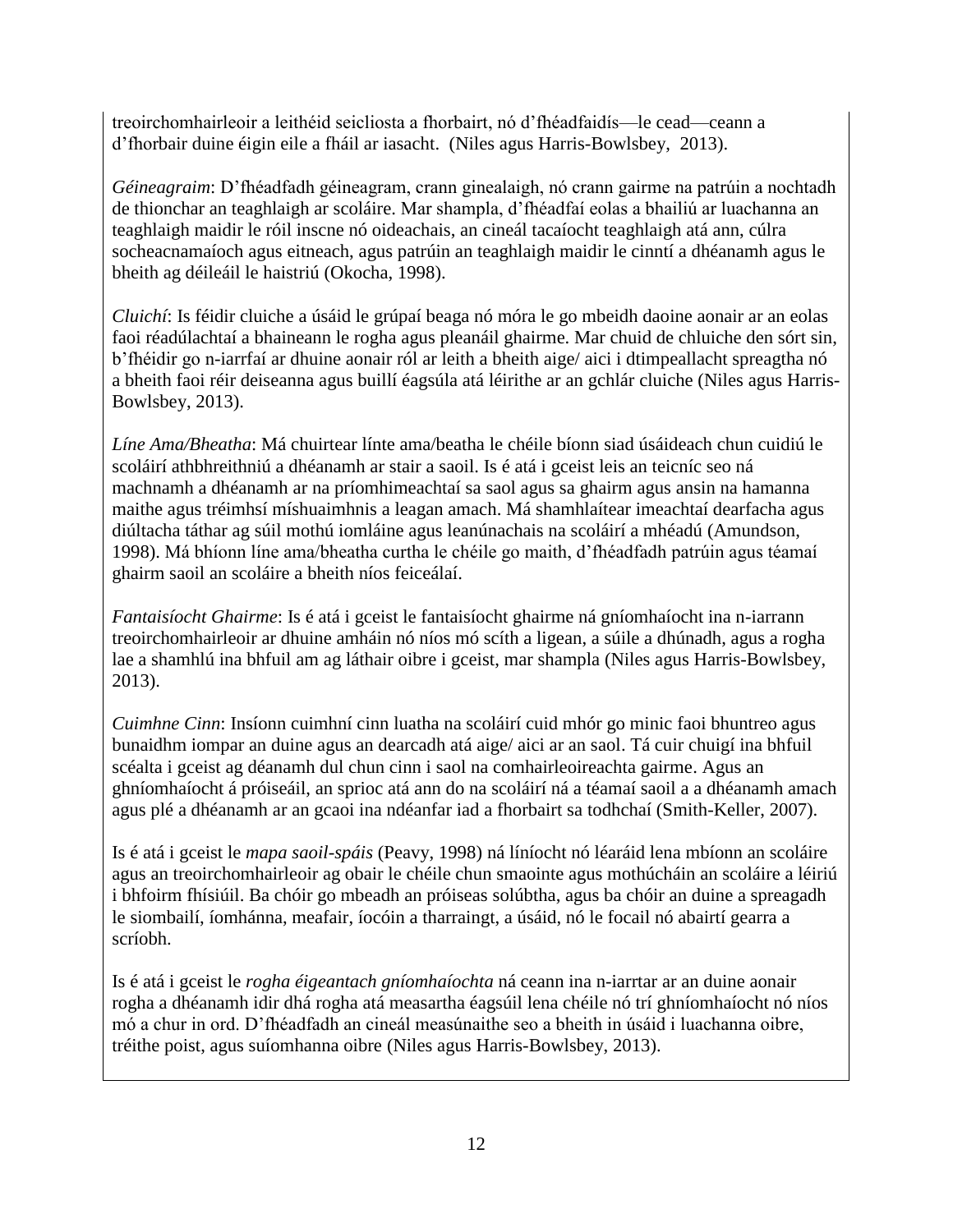*Fardail fhéintuairisce (ceistneoir)*: Is é atá i gceist le fardal féintuairisce ná cineál tástála agus cuirtear é i láthair go minic i bhformáid páipéir agus pinn luaidhe nó d'fhéadfaí é a riar ar ríomhaire fiú. I ngnáthfhardal féintuairisce cuirtear i láthair líon ceisteanna nó ráiteas a dhéanfadh nó nach ndéanfadh cur síos ar cháilíochtaí nó tréithe ar leith d'ábhar na tástála a d'fhéadfadh a bheith bainteach leis an ngairm.

*Meafair:* Is é atá i gceist le meafar ná fíor chainte ina mbaintear úsáid as dhá smaointe le chéile nach mbaineann le chéile ar bhealach ina ndéantar ceann amháin de na smaointe a fhorluí agus bíonn sé mar shainmhíniú ar an gceann eile (Amundson, 1997). Trí úsáid a bhaint as meafair chuideoidís le treoirchomhairleoirí na scoláirí a spreagadh chun smaoineamh lasmuigh dá bhfráma reatha. Bíonn an claonadh ag daoine aonair an dearcadh atá acu ar an saol nó ar ghairmeacha a struchtúrú timpeall raon meafar a bhíonn sách cúng. Is féidir meafair a úsáid mar uirlis léirmhínitheach chun cuidiú le daoine aonair ciall a bhaint as a scéal gairme féin (Inkson agus Amundson, 2002).

Ar bhealach, tá na straitéisí seo cosúil leis na huirlisí a bhaineadh ceardaí úsáid astu agus saothar nua á chur le chéile aige/ aici (Poehnell agus Amundson, 2002). Le bheith go maith ag a c(h)eird ní mór go mbeadh an fhoireann cheart uirlisí ag an duine agus fís maidir lena mbeadh indéanta (féach Aguisín 1).

## **Conas is féidir an SBSG a úsáid?**

Cuirtear scoláirí ar an eolas faoin samhail seo nuair a thosaíonn siad leis an bpróiseas treoirchomhairleachta. Léirítear an coincheap den rogha agus forbairt ghairme mar thuras atá le déanamh agus duine ag iarraidh teacht chuig a rogha calafoirt. Laistigh den smaoineamh seo socraítear na riachtanais mheasúnaithe ar leith den scoláire agus cruthaítear na huirlisí measúnaithe leis an eolas riachtanach a thabhairt don scoláire chun foghlaim conas a b(h)ád féin a sheoladh. Tá i bhfad níos mó ná díreach ceann scríbe a aithint ag teastáil don phróiseas den turas a dhéanamh agus baintear úsáid as teicnící neamhfhoirmiúla chun cuidiú leis an scoláire scileanna nua a bhaint amach agus léargas a fháil ar an bpróiseas maidir le calafort cinn scríbe a roghnú, an turas a phleanáil, an bealach a dhéanamh go stuama agus foghlaim faoin gcaoi le bheith ag súil le deacrachtaí a d'fhéadfadh teacht aníos. Sa phróiseas seo baintear úsáid as na próisis comhairleoireachta gairme uile lena n-airítear féineolas, féidearthachtaí oideachais/gairmiúla a aithint agus pleanáil cinntí/gairme. Tá cás-staidéar curtha ar fáil (féach Aguisín 2).

Bíonn scéalta gairme, láidreachtaí agus laigí éagsúla, agus nósanna imeachta próiseála éagsúla ag gach scoláire maidir le cinneadh a dhéanamh faoi ghairm. Ag deireadh an phróisis déanann na scoláirí an cinneadh maidir leis an gcalafort atá siad ag iarraidh a bhaint amach agus bíonn tuairim gharbh acu ar a laghad ar an gcaoi le pleanáil a dhéanamh lena leithéid turais a chur i gcrích. De réir choinníollacha a mbáid seoil shocróidís dul chuig calafoirt éagsúla a sheasann do ghairmeacha nó grúpa gairmeacha éagsúla. In Éirinn leantar Aicmiú Caighdeánach Idirnáisiúnta de Ghairmeacha (ACIG) (An Eagraíocht Idirnáisiúnta Saothair, 2010) a chuireann aicmithe gairme éagsúla ar fáil agus is féidir iad a úsáid mar ainmneacha calafoirt.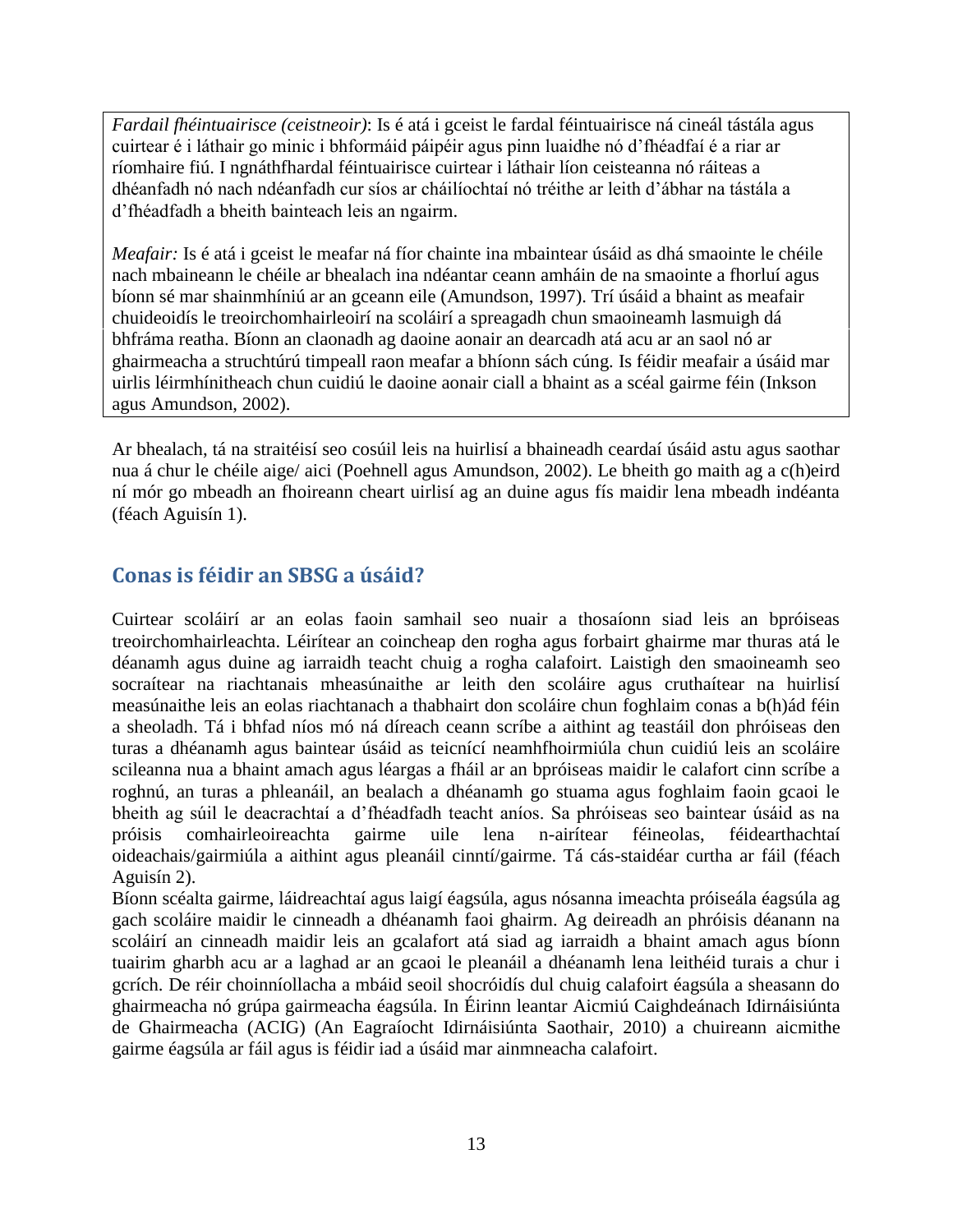## **Plé agus Conclúid**

Bunaíodh an SBSG ar an bpróiseas cinnteoireachta a a thagann chun cinn laistigh de cheithre ghné idirghaolmhara (aonánach, sóisialta, athróga bainteach le córais agus seans). Is féidir le treoirchomhairleoirí sraith uirlisí measúnaithe neamhfhoirmiúla a fhorbairt agus a chur in oiriúint leis na gnéithe seo a fhiosrú. Agus an tsamhail seo in úsáid, is féidir le scoláirí iarbhunscoile a dtréithe báid seoil a fhíorú agus is féidir leo tús a chur leis an turas chuig an gcalafort (gairm) atá siad ag iarraidh a bhaint amach. Le linn an turais seo, ós rud é gur féidir le coinníollacha athrú, spreagtar na daoine aonair le measúnú a dhéanamh ar a suíomh féin agus a bheith ar an eolas go bhfuil seans ann nach mbeidh an ceann scríbe deiridh a bhaineann siad amach an ceann a roghnaigh siad ar dtús. Ar nós mairnéalaigh mhaithe, ní mór go mbeadh an ábaltacht ag duine a bheith solúbtha leis an turas a chur i gcrích i gceart. Ba chóir a chur i gcuimhne go bhfuil dhá rud de dhíth don turas; ceann scríbe agus modhanna chun í a bhaint amach. D'fhéadfadh an ceann scríbe forbairt agus athrú ach sa tsamhail tá bealaí san áireamh le meastóireacht a dhéanamh ar bhail an bháid agus é a dhéanamh chomh láidir agus chomh hinseolta agus is féidir nuair a phleanálann an duine an turas a thosú.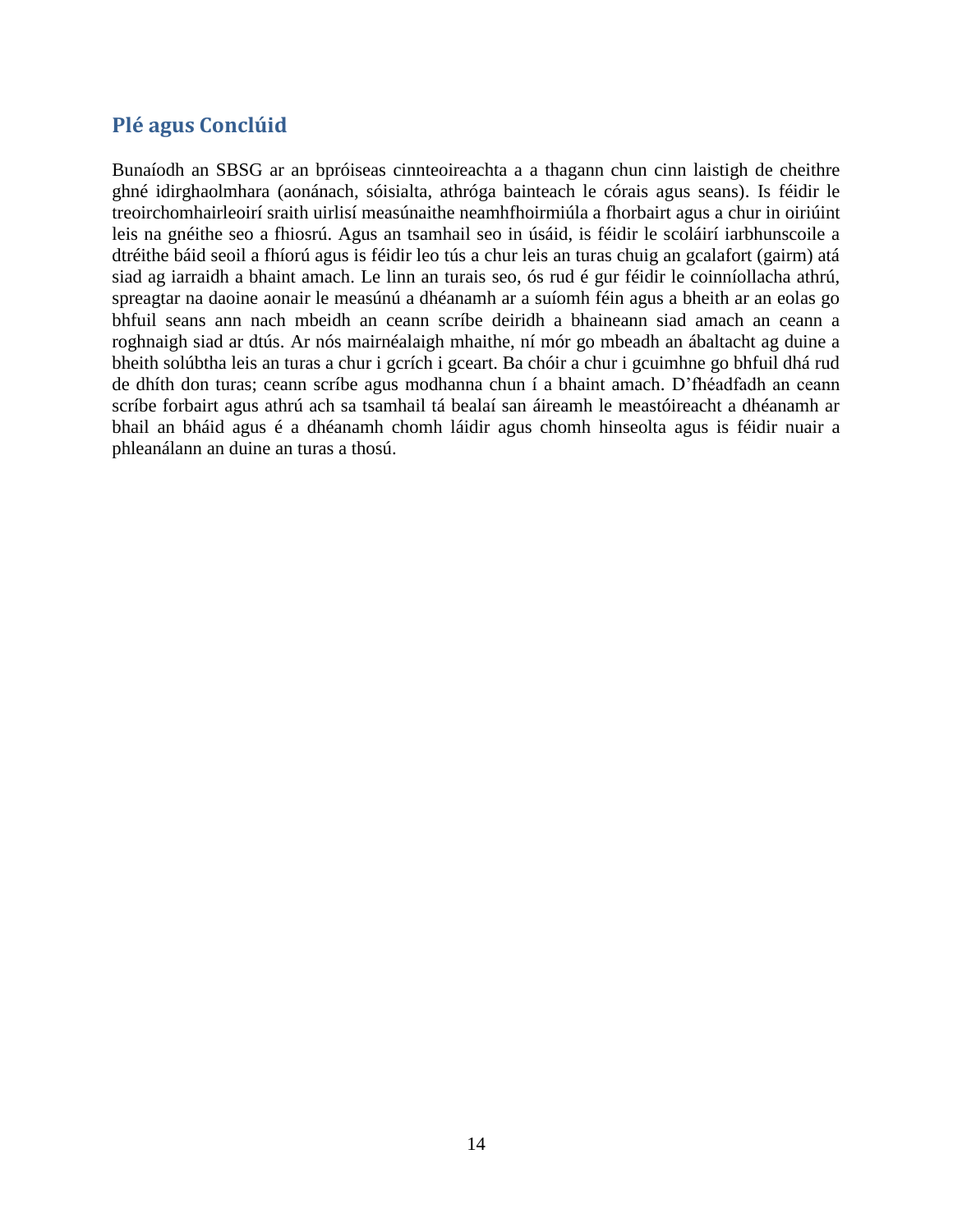## **Beathaisnéis**

**Fidan Korkut-Owen**, Ph.D**.,** *is ea ollamh ar scor den Chlár Comhairleoireachta ag Hacettepe University, Ankara, An Tuirc. Ba ollamh ar cuairt é an Dr Korkut-Owen ag Ollscoil North Carolina in Greensboro agus ag Ollscoil Morehead State. I measc a spéiseanna taighde tá na réimsí de chosc, folláine, oideachas treoirchomhairleora, agus comhairleoireacht ghairme. Tá sí mar eagarthóir ar Irisleabhar Comhairleoireachta agus Treorach Síceolaíochta na Tuirce ó 2009. Is teagascóir cáilithe Éascaitheora Dhomhanda um Fhorbairt Gairme í.* 

**Selen Demirtas-Zorbaz** *is ea cúntóir taighde in Ollscoil Hacettepe, an Tuirc. Tá céim bhaitsiléara aici sa chomhairleoireacht ó 2008 agus fuair sí céim Mháistir in 2011. Tá sí i mbun a tráchtas PhD a chur i gcrích a bhaineann le bheith ag teacht isteach ar scoil do scoláirí bunscoile. D'oibrigh sí freisin mar rúnaí oideachais i gCumann Comhairleoireachta agus Treorach na Tuirce ó 2010 go 2013. Fuair sí scoláireacht ó Chomhairle Ardoideachais na Tuirce agus tháinig sí go dtí Ollscoil Michigan Thoir mar scoláire ar cuairt.* 

**Tansu Mutlu–Süral** *is ea iarrthóir Ph.D. sa Chomhairleoireacht agus Treoir Shíceolaíochta (CTS) in Ollscoil Theicniúil an Mheánoirthir, Ankara, an Tuirc. Tar éis BA a bhaint amach le honóracha san CTS ó Ollscoil Ankara, fuair sí céim MA sa chlár céanna ó Ollscoil Hacettep. Le ceithre bliana anuas tá sí ag obair mar chúntóir taighde agus teagaisc sa chlár CTS in Ollscoil Eskişehir Osmangazi University. I measc a spéiseanna príomhthaighde tá an chomhairleoireacht ghairme, an tsíceolaíocht dhearfach, an t-oideachas treoirchomhairleora, maoirseacht, agus córais treoirchomhairleoireachta ríomhchuidithe.* 

#### **Nótaí Buíochais**

Ba mhaith linn buíochas a ghlacadh leis an Déan W. Owen as ucht a chuid aiseolais ar an lámhscríbhinn seo.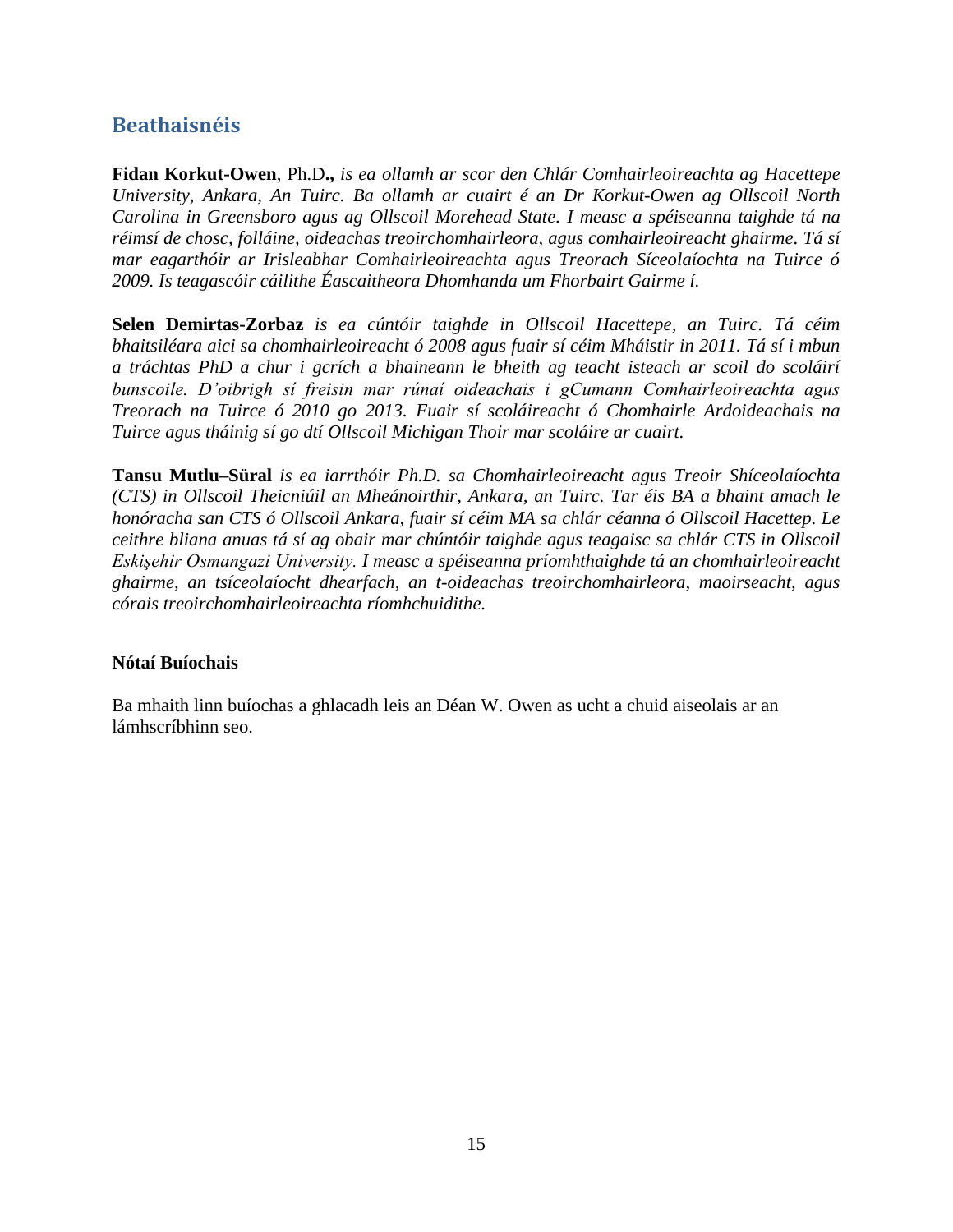## **Tagairtí**

- Amundson, N. (1997). Myths, metaphors, and moxie: The 3Ms of career counseling, *Journal of Employment Counseling, 2,* 76-84.
- Amundson, N. (1998). A model of career training in international contexts. *Orientación y Sociedad*, *8*, 1-9.

Amundson, N., Poehnell, G., & Pattern, M. (2005). *Careerscope: Looking in, looking out, looking around*. Richmond, BC: Ergon Communications

- Bandura, A., Barbaranelli, C., Caprara, G.V., & Pastorelli, C. (2001). Self-efficacy beliefs as shapers of children's aspirations and career trajectories. *Child Development*, *72*, 187-206.
- Bright, J., Pryor, R. & Harpham, L. (2004). The role of chance events in career decision making, *Journal of Vocational Behavior*, *66* (3), 561-576.
- Bronfenbrenner, U. (1994). Ecological models of human development. Aisghafa 8 Meán Fómhair 2010 ó <http://www.psy.cmu.edu/~siegler/35bronfebrenner94.pdf>
- Camosun College, Counselling Centre 2014). Career assessment http://camosun.ca/services/counselling/documents/camosun-career-assessment.pdf
- Campbell, C., Ungar, M., & Dutton, P. (2008). *The decade after high school: A parents' guide*. Toronto: The Canadian Education and Research Institute for Counselling. Aisghafa 16 Iúil 2014 ó [http://www.ceric.ca/documents/The%20Decade%20After%20High%20School%20-](http://www.ceric.ca/documents/The%20Decade%20After%20High%20School%20-%20eParentsGuide.pdf) [%20eParentsGuide.pdf](http://www.ceric.ca/documents/The%20Decade%20After%20High%20School%20-%20eParentsGuide.pdf)
- Central Statistics Office (2014). Central Statistics Office, Aisghafa 2 Lúnasa 2014 ó <http://www.cso.ie/en/releasesandpublications/er/lr/liveregisterjuly2014/#.U95Y1E10zV0>
- Columbia University Center for Career Education (2014). Career resources. Aisghafa 2 Lúnasa 2014 ó http://www.careereducation.columbia.edu/resources
- Cook, E. P., Heppner, M. J., & O.Brien, K. M. (2002).Career development of women of color and white women: Assumptions, conceptualization, and interventions from an ecological perspective. *Career Development Quarterly 50*(4), 291-305.
- Cook, E. P., Heppner, M. J., & O'Brien, K. M., (2005). Multicultural influences in women's career development: An ecological perspective. *Journal of Multicultural Counseling and Development 33*(3); 165-179.
- An Roinn Oideachais agus Scileanna (2014). Ardoideachas. Aisghafa 21 Iúil 2014 ó <http://www.education.ie/en/The-Education-System/Higher-Education/>
- An Roinn Post, Fiontair agus Nuálaíochta (2014). Fostaíocht**,** Aisghafa 1 Lúnasa 2014 ó *<http://www.djei.ie/sitemap/employmentrights.htm>*
- An Roinn Oideachais agus Eolaíochta (2005). Guidelines for Second-Level Schools on the Implications of Section 9(c) of the Education Act 1998, Relating to Students' Access to Appropriate Guidance. Aisghafa 12 Meitheamh 2014 ó

[http://www.ncge.ie/uploads/pp\\_guidelines\\_second\\_level\\_schools\\_9c.pdf](http://www.ncge.ie/uploads/pp_guidelines_second_level_schools_9c.pdf)

- An Roinn Oideachais agus Eolaíochta (2006). *Review of guidance in second level school* Aisghafa 12 Meitheamh 2014 ó [http://www.education.ie/en/Publications/Inspection-Reports-](http://www.education.ie/en/Publications/Inspection-Reports-Publications/Evaluation-Reports-Guidelines/Review-of-Guidance-in-Second-Level-Schools.pdf)[Publications/Evaluation-Reports-Guidelines/Review-of-Guidance-in-Second-Level-Schools.pdf](http://www.education.ie/en/Publications/Inspection-Reports-Publications/Evaluation-Reports-Guidelines/Review-of-Guidance-in-Second-Level-Schools.pdf)
- An Roinn Oideachais agus Eolaíochta (2009). *Looking at guidance*, Aisghafa 12 Meitheamh 2014 [http://www.education.ie/en/Publications/Inspection-Reports-](http://www.education.ie/en/Publications/Inspection-Reports-Publications/Evaluation-Reports-Guidelines/insp_looking_at_guidance_pdf.pdf)[Publications/Evaluation-Reports-Guidelines/insp\\_looking\\_at\\_guidance\\_pdf.pdf](http://www.education.ie/en/Publications/Inspection-Reports-Publications/Evaluation-Reports-Guidelines/insp_looking_at_guidance_pdf.pdf)
- Donnay, D. A. C., & Borgen, F. H. (1996). Validity, structure, and content of the 1994 Strong Interest Inventory. *Journal of Counseling Psychology, 43*, 275-291. doi:10.1037/0022- 0167.43.3.275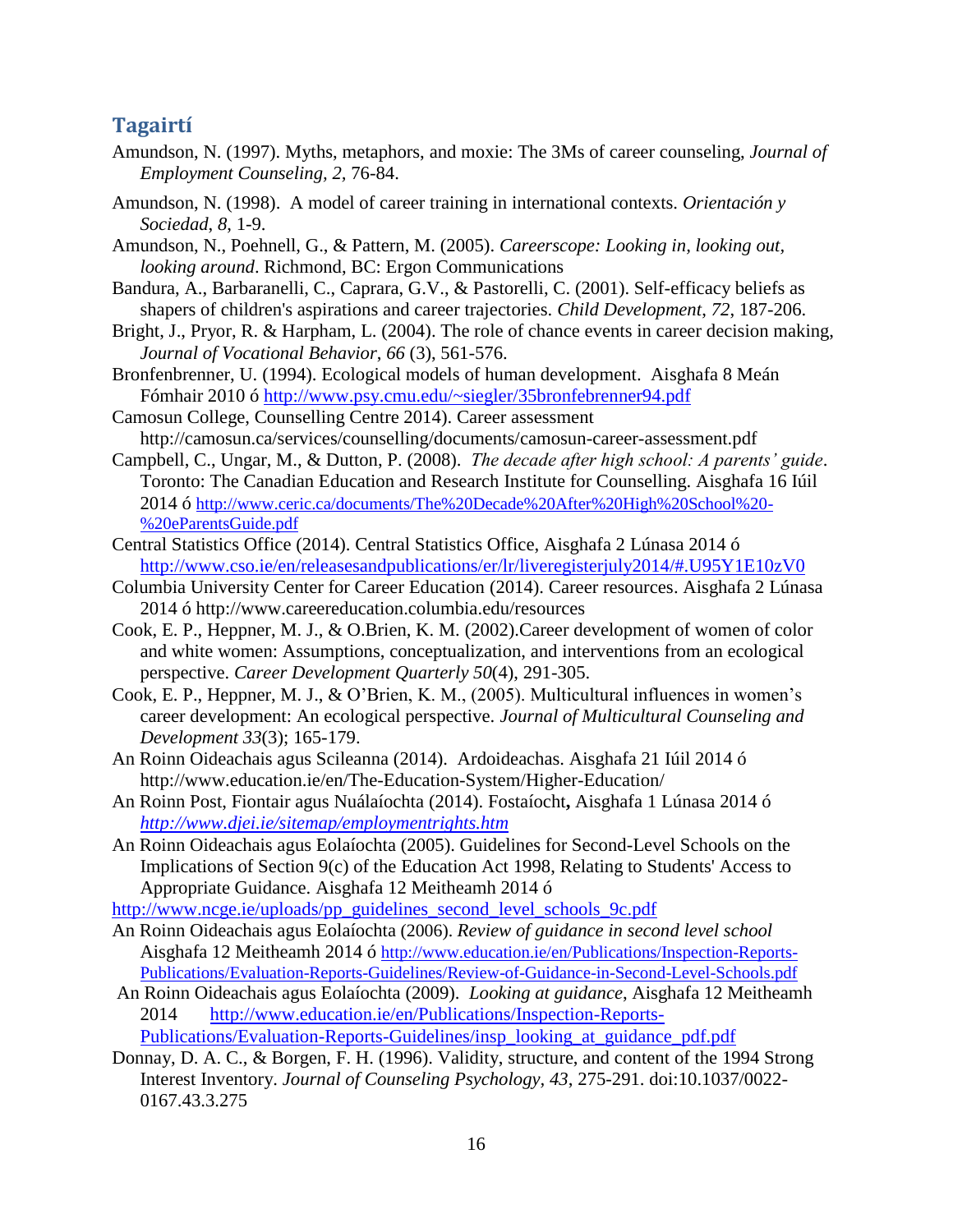- Ferry, N. M. (2006). Factors influencing career choice of adolescents and young adults in rural Pennsylvania. *Journal of Extension, 44*(3), Article Number 3RIB7. Aisghafa 14 Iúil, 2014 ó <http://www.joe.org/joe/2006june/rb7p.shtml>
- Goldman, L. (1992). Qualitative assessment: An approach for counselors. *Journal of Counseling and Development, 70*, 616-621.
- Holland, J. L. (1959). A theory of vocational choice. *Journal of Counseling Psychology, 6*(1), 35-45. [http://dx.doi.org/10.1037/h0040767](http://psycnet.apa.org/doi/10.1037/h0040767)
- Inkson, K., & Amundson, N. (2002). Career metaphors and their application in theory and counselling practice. *Journal of Employment Counseling, 29,* 98-108.
- International Labor Organization (2010). ISCO International Standard Classification of Occupations. Aisghafa 12 Lúnasa 2014 ó <http://www.ilo.org/public/english/bureau/stat/isco/isco08/>
- Isaacson, L. E., & Brown, D. (1993). *Career information, career counseling, and career development* (5ú heagrán). NY: Allyn & Bacon.
- Knowdell, R. L. (2014). Knowdell career assessment instruments, Aisghafa 1 Lúnasa 2014 ó [http://www.careernetwork.org/Career\\_Assessments.cfm](http://www.careernetwork.org/Career_Assessments.cfm)
- Korkut-Owen, F. (2008). Meslek seçimini etkileyen etmenler [Na gnéithe a bhíonn tionchar acu ar rogha ghairme] (Ed. R. Özyürek) *Mesleki Yolculuk* [Career Journey] (lgh 1-16), Ankara: Ulusal Ajans.
- Korkut-Owen, F. , Açıkel, M., Arıcı, F., Çağ, P., Demirtaş, S., Emir, E. (2010). Kariyer danışmanlığı için bir model önerisi: Kariyer Yelkenlisi Modeli, [Samhail mholta don chomhairleoireacht ghairme: Samhail de Bhád Seoil Gairme], *12.Rehberlik Sempozyumu*, AREL Okulları, İstanbul, 27 Mart 2010.
- Korkut-Owen, F. , Arıcı, F., Demirtaş–Zorbaş, S., & Mutlu, T. (2014). *Using the Career Sailboat Model to facilitate career planning and decision-making with young adults*. [http://www.ncda.org/aws/NCDA/pt/sd/news\\_article/84862/\\_PARENT/layout\\_details\\_cc/fals](http://www.ncda.org/aws/NCDA/pt/sd/news_article/84862/_PARENT/layout_details_cc/false#sthash.RL95JziP.dpuf) [e#sthash.RL95JziP.dpuf](http://www.ncda.org/aws/NCDA/pt/sd/news_article/84862/_PARENT/layout_details_cc/false#sthash.RL95JziP.dpuf)
- McMahon, M., & Patton, W. (2002). Using qualitative assessment in career counselling. *International Journal of Educational and Vocational Guidance,* (1), 51-66.
- Mitchell, K.E., Levin, A.S. & Krumboltz, J.D. (1999). Planned Happenstance: Constructing unexpected career opportunities. *Journal of Counselling and Development*, *77*(2), 115.24.
- An Lárionad Náisiúnta um Threoir san Oideachas, LNTO (2004). *Planning the school guidance Programme*, Aisghafa 16 Meitheamh 2014 ó [http://www.ncge.ie/uploads/Pl\\_Sch\\_Gui\\_prog\\_leaf.pdf](http://www.ncge.ie/uploads/Pl_Sch_Gui_prog_leaf.pdf)
- Niles, S.G. & Harris-Bowlsbey J. (2013). *Career development interventions in the 21st century* (4ú hEagrán). New Jersey: Pearson.
- An Eagraíocht um Chomhar agus Fhorbairt Eacnamaíochta (2014). *ECFE better life index: Ireland.* Aisghafa 1 Lúnasa 2014 from <http://www.oecdbetterlifeindex.org/countries/ireland/>
- An Eagraíocht um Chomhar agus Fhorbairt Eacnamaíochta (2002). *ECFE review of career guidance policies: Ireland country note.* Aisghafa 1 Lúnasa 2014 ó [www.ncge.ie/uploads/OECD.doc.pdf](http://www.ncge.ie/uploads/OECD.doc.pdf)
- Okocha, A. A. G. (1998). Using qualitative appraisal strategies in career counselling. *Journal of Employment Counselling, 35,* 151-159.
- Patton, W. (2005). A postmodern approach to career education: What does it look like? *Perspectives in Education 23*(2), 21-28.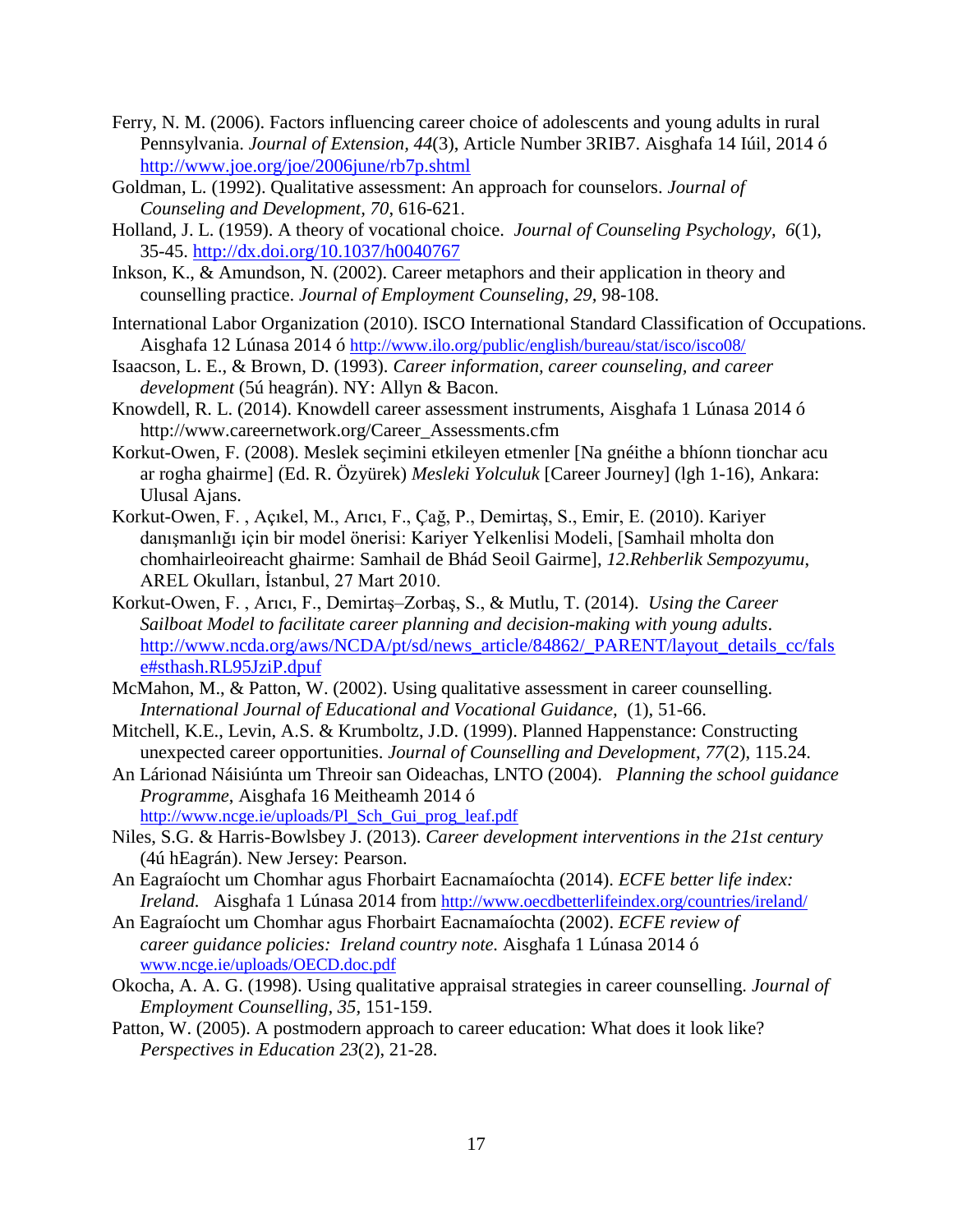- Patton, W. & McMahon, M. (2006). The systems theory framework of career development and counselling: Connecting theory and practice. *International Journal for the Advancement of Counselling 28(*2)153-166.
- Peavy, R. V. (1998). *SocioDynamic Counselling. A Constructivist Perspective*. Victoria, BC, Canada: Trafford.
- Poehnell, G. & Amundson, N. (2002). CareerCraft: Engaging with, energizing, and empowering career creativity. Eds. M. Peiperl, M. Arthur and N. Anand. (lgh 105-122) *Career creativity: Explorations in the remaking of work*. Oxford, UK: Oxford University Press.
- Rock, C. (2010). Irish secondary school students' intention to pursue higher education: An investigation to identify the strongest predictors, *Student Psychology Journal, 1,* 77-93. Aisghafa 18 Iúil ó

[http://psychology.tcd.ie/spj/past\\_issues/issue01/Empirical%20Studies/IRISH%20SECONDA](http://psychology.tcd.ie/spj/past_issues/issue01/Empirical%20Studies/IRISH%20SECONDARY%20SCHOOL%20STUDENTS%20INTENTION%20TO%20PURSUE%20HIGHER%20EDUCATION%20AN%20INVESTIGATION%20TO%20IDENTIFY%20THE%20STRONGEST%20PREDICTORS.pdf) [RY%20SCHOOL%20STUDENTS%20INTENTION%20TO%20PURSUE%20HIGHER%2](http://psychology.tcd.ie/spj/past_issues/issue01/Empirical%20Studies/IRISH%20SECONDARY%20SCHOOL%20STUDENTS%20INTENTION%20TO%20PURSUE%20HIGHER%20EDUCATION%20AN%20INVESTIGATION%20TO%20IDENTIFY%20THE%20STRONGEST%20PREDICTORS.pdf) [0EDUCATION%20AN%20INVESTIGATION%20TO%20IDENTIFY%20THE%20STRO](http://psychology.tcd.ie/spj/past_issues/issue01/Empirical%20Studies/IRISH%20SECONDARY%20SCHOOL%20STUDENTS%20INTENTION%20TO%20PURSUE%20HIGHER%20EDUCATION%20AN%20INVESTIGATION%20TO%20IDENTIFY%20THE%20STRONGEST%20PREDICTORS.pdf) [NGEST%20PREDICTORS.pdf](http://psychology.tcd.ie/spj/past_issues/issue01/Empirical%20Studies/IRISH%20SECONDARY%20SCHOOL%20STUDENTS%20INTENTION%20TO%20PURSUE%20HIGHER%20EDUCATION%20AN%20INVESTIGATION%20TO%20IDENTIFY%20THE%20STRONGEST%20PREDICTORS.pdf)

- Savickas, M. L. (1991). The meaning of work and love: Career issues and interventions. *Career Development Quarterly, 39*, 315-324.
- Savickas, M. L. (1992). New directions in career assessment. In D. H. Montross & C. J. Shinkman (Eds.), *Career development: Theory and practice* (lgh 336–355). Springfield, IL: Charles C Thomas.
- Savickas, M, L. (1993). Career counseling in the postmodern era. *Journal of Cognitive Psychotherapy: An International Quarterly*, *7*, 205-215
- Scholarsbank of Oregon University (2014). *Thinking about your future jobs or career: A questionnaire*. Aisghafa 22 Iúil 2014 ó https://scholarsbank.uoregon.edu/xmlui/bitstream/handle/1794/1032/Careers questionnaire.doc?sequence=9
- Smith-Keller, K. (2007). -The role of early recollections in career counselling, 10/01/2007 [http://www.ncda.org/aws/NCDA/pt/sd/news\\_article/5394/\\_PARENT/layout\\_details\\_cc/false](http://www.ncda.org/aws/NCDA/pt/sd/news_article/5394/_PARENT/layout_details_cc/false#sthash.lmk6LTxa.dpuf) [#sthash.lmk6LTxa.dpuf](http://www.ncda.org/aws/NCDA/pt/sd/news_article/5394/_PARENT/layout_details_cc/false#sthash.lmk6LTxa.dpuf)
- Super, D.E. (1980). A life span life space approach to career development. *Journal of Vocational Behavior, 16(3),* 282-298.
- Tang, M., Pan, W., & Newmeyer, M.D. (2008). Factors influencing high school students'career aspirations, *Professional School Counselling, 11*, 285-295. Aisghafa 18 Iúil 2014 ó [http://www.biomedsearch.com/article/Factors-influencing-high-school](http://www.biomedsearch.com/article/Factors-influencing-high-school-students/180860877.html)[students/180860877.html](http://www.biomedsearch.com/article/Factors-influencing-high-school-students/180860877.html)
- Tiedeman, D. V., & O'Hara, R. (1963). *Career development: Choice and adjustment.* Nua-Eabhrac: College Entrance Examination Board.
- Watts, A. G. (2004). Why career development matters? CareersEngland. Aisghafa 18 Iúil 2014 from http://career.ibu.edu.ba/assets/userfiles/career/why\_career\_development\_matters.pdf
- Watts, T. (2003). *Working connections: ECFE observations*. Ottawa: Canadian Career Development, Canada
- Whiston, S.C. & Keller, B.K. (2004). The influences of the family of origin on career development: A review and analysis**,** *The Counselling Psychologist* 2004; 32; 493-568 DOI: 10.1177/0011000004265660
- Young, R. A., Marshall, S. K., & Valach, L. (2007). Making career theories more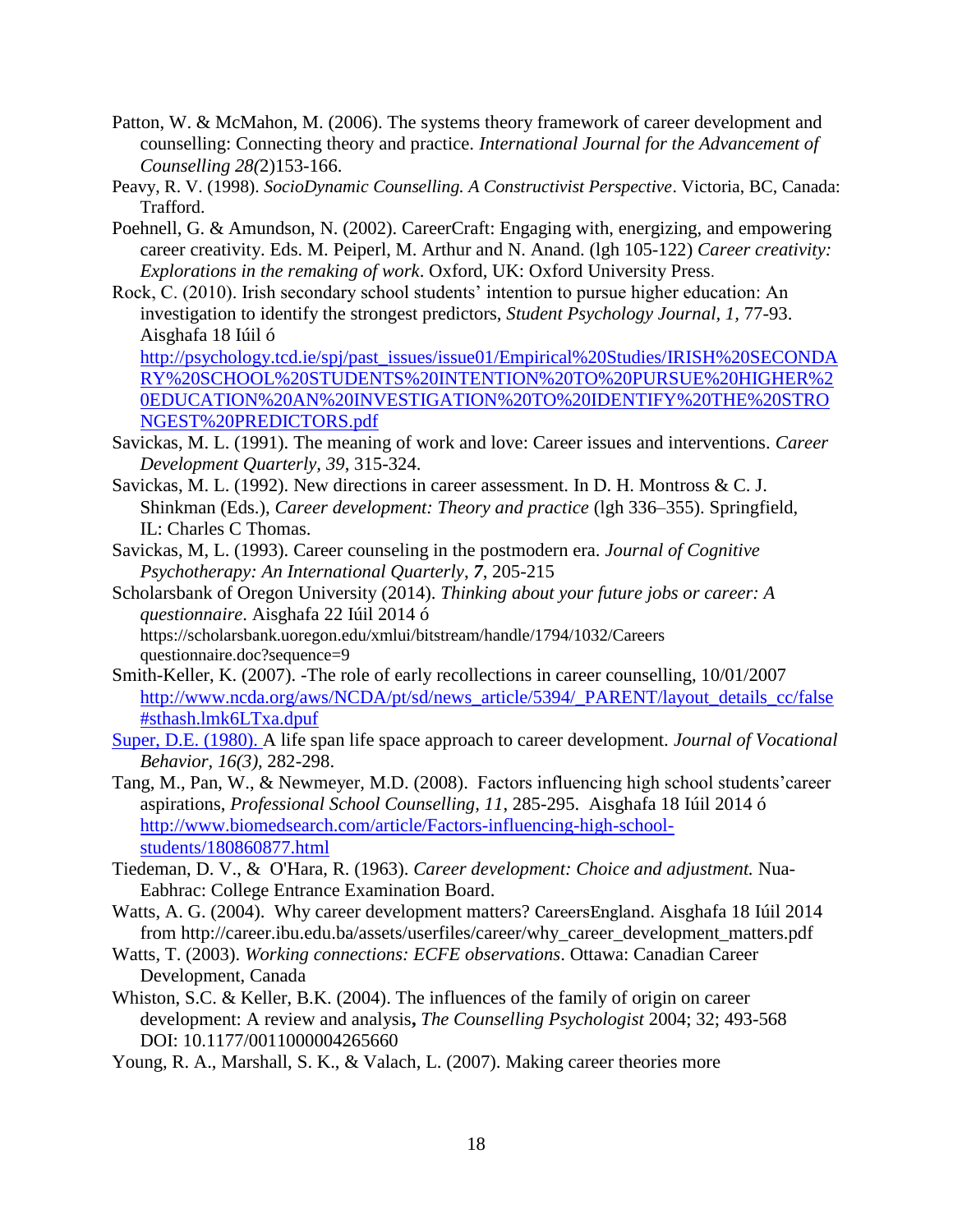culturally sensitive: Implications for counselling. *The Career Development Quarterly, 56*(1), 4-18, Aisghafa 14 Iúil 2014, [http://www.counselling.org/docs/david-kaplan's-files/young-r-](http://www.counselling.org/docs/david-kaplan) [.pdf?sfvrsn=2](http://www.counselling.org/docs/david-kaplan)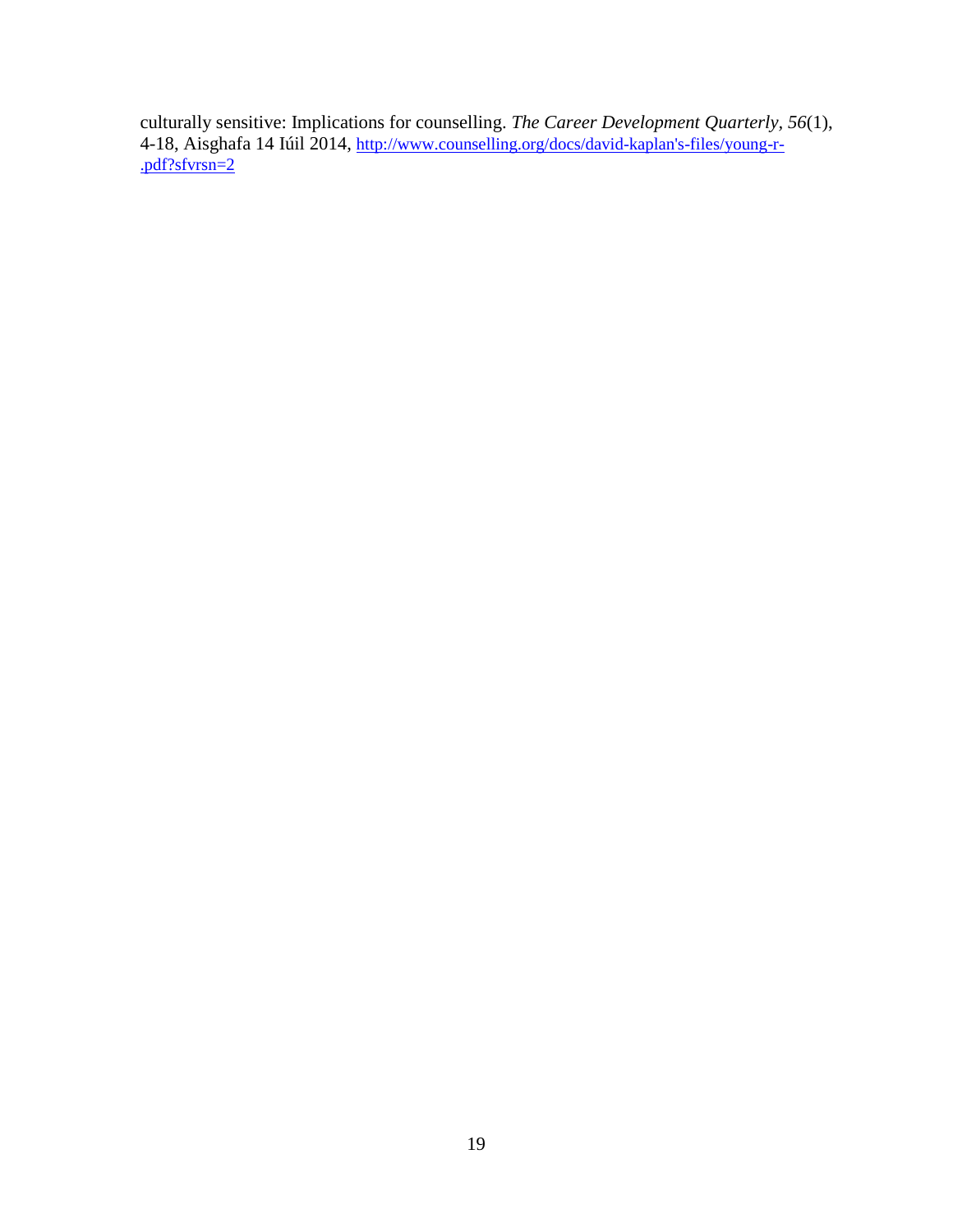## **Aguisín 1**

#### **Ag Obair le Daoine Eile/ [Ag Freastal ar Dhaoine Eile](http://lifeworkps.com/sallyg/weblog/2330.html)**

*Pointe Tosaigh*:

Ag labhairt leis na rannpháirtithe maidir lena bhfuil a fhios acu nó nach bhfuil a fhios acu cén daonra lenar mhaith leo a bheith ag obair.

*Aidhm an Chleachtaidh*:

Faigh tuiscint agus déan imscrúdú ar an gcineál daoine a bhfuil sé éasca a bheith ag obair leo. *Réasúnaíocht* (cén fáth a bhfuil tábhacht leis an ábhar):

Is féidir le roinnt scoláirí nuair a thugann siad cuairt ar institiúidí éagsúla chun críocha difriúla, foghlaim faoi shuíomhanna oibre éagsúla. B'fhéidir gur tháinig roinnt díobh ar ais ón gcuairt seo agus iad breá sásta agus b'fhéidir gur fhill roinnt díobh a rá go bhfuair siad amach nach bhféadfaidís a bheith ag obair ina leithéid d'áit nó lena leithéid daoine.

#### *Cuspóirí Foghlama*:

Tá sé tábhachtach a bheith ar an eolas faoinár rogha daoine le bheith ag obair leo, mar a dúirt Bolles (1998).

*Ábhair*:

Tugtar An Cheistneoir Ag Obair le Daoine Eile ar an liosta de ráitis faoi na cineálacha éagsúla daoine.

*Rannpháirtithe*:

Scoláirí sinsearacha iarbhunscoile, mic léinn ollscoile agus daoine fásta.

*Suíomh*:

Is féidir é a úsáid i seomraí ranga le seisiúin chomhairleoireachta ghrúpa nó aonair. *An tAm atá De Dhíth*:

D'fhéadfadh sé maireachtáil ar feadh 50 nóiméad ar an iomlán: Díreach 10-15 nóiméad leis an bhfoirm a chomhlánú, ach d'fhéadfadh comhroinnt agus plé ar na torthaí maireachtáil níos faide. *Lecturette* (eochairphointí gearra):

Tá an cleachtadh deartha chun ligean do rannpháirtithe imscrúdú a dhéanamh ar na cineálacha agus na sóirt daoine lenar mhaith leo a bheith ag obair sa todhchaí. Ar an bhfoirm thíos tá ceistneoir de 15 mhír agus 5 cineál Likert. Déanann siad iad féin a rátáil agus smaoiníonn siad i ndáiríre maidir lena bhfuil ag teastáil uathu.

#### *Ceistneoir Ag Obair le Daoine Eile*

Rátáil do fhreagairt phearsanta le do thoil ó (1) Easaontaím go hiomlán go (5) Aontaím go hiomlán.

- 1. \_\_\_\_ Ceapaim gur féidir liom obair le leanaí/daoine óga atá faoi chúram an stáit.
- 2. \_\_\_\_ Mothaím compordach le daoine aosta.
- 3. \_\_\_\_ Tá spraoi i gceist le bheith ag obair le leanaí, dar liom.
- 4. \_\_\_\_ Tá sé éasca dom cumarsáid a dhéanamh le déagóirí agus a bheith le déagóirí.
- 5. \_\_\_\_ Ceapaim go bhfuil sé spéisiúil a bheith ag obair le daoine faoi mhíchumas.
- 6. \_\_\_\_ Ba bhreá liom a bheith ag cuidiú agus ag obair le daoine bochta.
- 7. \_\_\_\_ Seachas a bheith ag obair le grúpa, b'fhearr liom a bheith ag obair ar bhonn aonair.
- 8. \_\_\_\_ Tá an-spraoi ag baint le bheith ag obair le leanaí atá an-óg.
- 9. \_\_\_\_ Creidim go bhfuil sé éasca a bheith ag obair le mic léinn coláiste.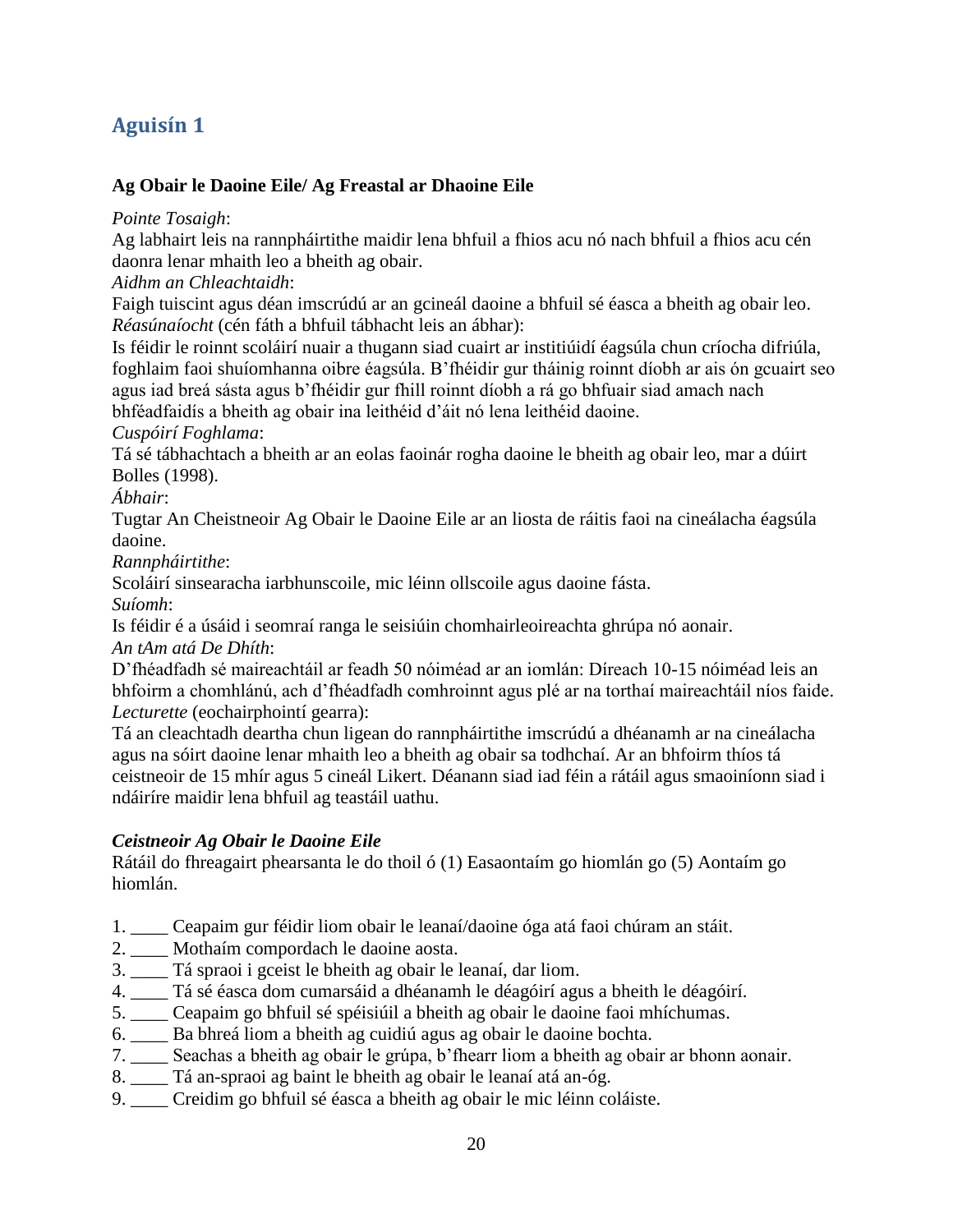- 10. \_\_\_Is féidir leis a bheith an-éasca agus an-chompordach trí bheith ag obair le daoine saibhre.
- 11. \_\_\_ B'fhearr liom a bheith ag obair le daoine oilte.
- 12. \_\_\_ Tá sé éasca domsa a bheith ag obair le daoine sláintiúla.
- 13. \_\_\_\_ Táim compordach le daoine fásta
- 14. \_\_\_\_ Bheinn compordach le daoine óga atá i mbaol.
- 15. \_\_\_\_ Creidim go bhféadfainn obair le daoine de chiníocha, dathanna agus reiligiúin éagsúla.

#### *Ceisteanna plé:*

Cad iad na míreanna a bhí inghlactha go mór? Cad a thug tú faoi deara?

Cé hiad na cineálacha daoine lena mhaith leat a bheith ag obair sa todhchaí?

Conas is féidir leis tionchar a imirt ar do rogha ghairme?

*Arn fhorbairt ag*: Korkut (2007).

*Tagairt*: Bolles, R.N. (1998). The what color is your parachute workbook. Berkeley: CA, Ten Speed Pres

*Arna fhoilsiú ag:* <http://lifeworkps.com/sallyg/weblog/2330.html>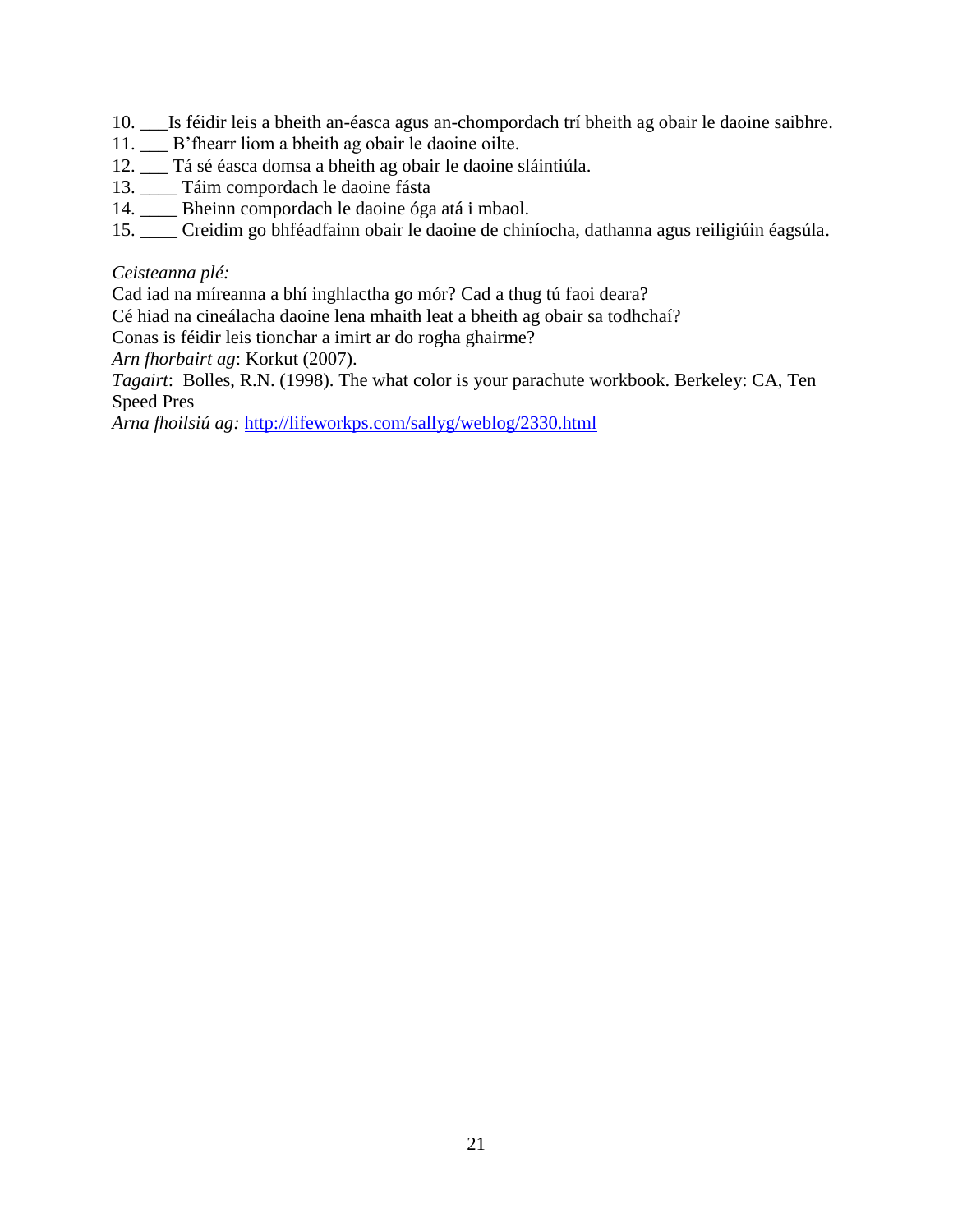#### **Aguisín 2**

#### **Cás-staidéar**

Ba mhac léinn ollscoile mhná 22 bliana d'aois í an cliant a bhfuil an innealtóireacht mhianadóireachta á déanamh aici mar phríomhábhar. Bhí an cliant seo a chuir í féin ar aghaidh imníoch maidir lena todhchaí ags léirigh sí amhras suntasach maidir leis an innealtóireacht a roghnú mar an réimse ina bhféadfadh sí a bheith sásta go hiomlán. Bhí an cliant ag ceithre sheisiún ar an iomlán agus lena linn úsáideadh an tSamhail de Bhád Seoil Gairme mar mhodh le dul chun cinn na seisiún a threorú. I rith an phróisis chomhairleoireachta bhain an comhairleoir úsáid as roinnt tástálacha neamhfhoirmiúla chun éascaíocht a dhéanamh ar an tuiscint atá aici ar a tréithe aonair agus sóisialta, an t-eolas atá aici ar na réadúlachtaí córasacha agus go bhfuil na gnéithe seans ann. Is é seo a leanas achoimre ar an gcás.

*An Fhadhb a Léiríodh:* Tháinig sí le haghaidh comhairleoireachta mar iarracht chun déileáil lena héiginnteacht maidir le cúrsaí gairme. Ar dtús léirigh sí go raibh fonn uirthi athrú óna roinn san ollscoil agus dul i mbun cláir sa diaitéitic. Mhínigh sí go ndearna sí staidéar ar innealtóirí mianaigh díreach lena tuismitheoirí a shásamh. Anois thosaigh sí ag déanamh athmhachnaimh ar an rogha a rinne sí arís. Dúirt sí go mb'fhearr léi a bheith ina diaitéiteach seachas a bheith ina hinnealtóir, mar gur mhaith léi post a bheith aici le bheith in ann am a chaitheamh lena baill teaghlaigh agus lena cairde. Bhí sí ag smaoineamh dá mbeadh sí ina hinnealtóir nach mbeadh dóthain ama aici chun am a chaitheamh le daoine. Ní raibh a fhios aici cé acu ceann de na poist innealtóireachta a bheadh níos fearr di agus mar gheall ar an éiginnteacht seo thosaigh sí ag cur ceisteanna ar chóir di fanacht san innealtóireacht agus a chéim a bhaint amach nó ar chóir di b'fhéidir athrú go dtí réimse atá go hiomlán difriúil. Léirigh sí an fonn a bhí uirthi feabhas a chur ar a scileanna cinnteoireachta agus réiteach a fháil maidir lena n-ábhair imní.

*Gné Aonair:* Rinne sí cur síos uirthi féin mar dhuine mór comhluadair agus *taitníonn* sé léi a bheith i measc daoine. Bhí intéirneacht díreach críochnaithe aici i gcuideachta mhór agus thuairiscigh sí gur taithí dhearfach a bhí ann agus mar gheall air seo cuireadh leis an léargas a bhí aici ina cumais phearsanta agus tréithe pearsanta. Tar éis a taithí intéirneachta a chríochnú thuig sí go raibh sí ag iarraidh a bheith ag obair in áit ina mbeadh an deis aici caidreamh agus comhoibriú a dhéanamh lena comhghleacaithe. Seachas an fonn a léiriú de bheith ag obair go dlúth le daoine eile níor thuig an cliant den chuid is mó a luachanna gairme ná a hionchais ghairme. Chinn an comhairleoir obair a dhéanamh ar a luachanna gairme agus baineadh úsáid as dhá theicníc tástála neamhfhoirmiúla. Iarradh ar an gcliant ar dtús liosta a chruthú de na roghanna fostaíochta a d'fhéadfadh a bheith ar fáil di lena céim innealtóireachta agus ansin an dara liosta a dhéanamh de na rudaí ar mhaith léi a bhaint amach as a cuid oibre sa todhchaí. Trí anailís chúramach a dhéanamh ar an dá liosta seo cuireadh deiseanna ar fáil le plé a dhéanamh ní hamháin ar a luachanna oibre ach ar an eolas fíorasach atá aici faoi na coinníollacha oibre a bhaineann le gairmeacha san innealtóireacht mhianadóireachta. Mar an dara cleachtadh, baineadh úsáid as teicníc shamhailteach faoi threorú gairmeacha chun cuidiú leis an gcliant a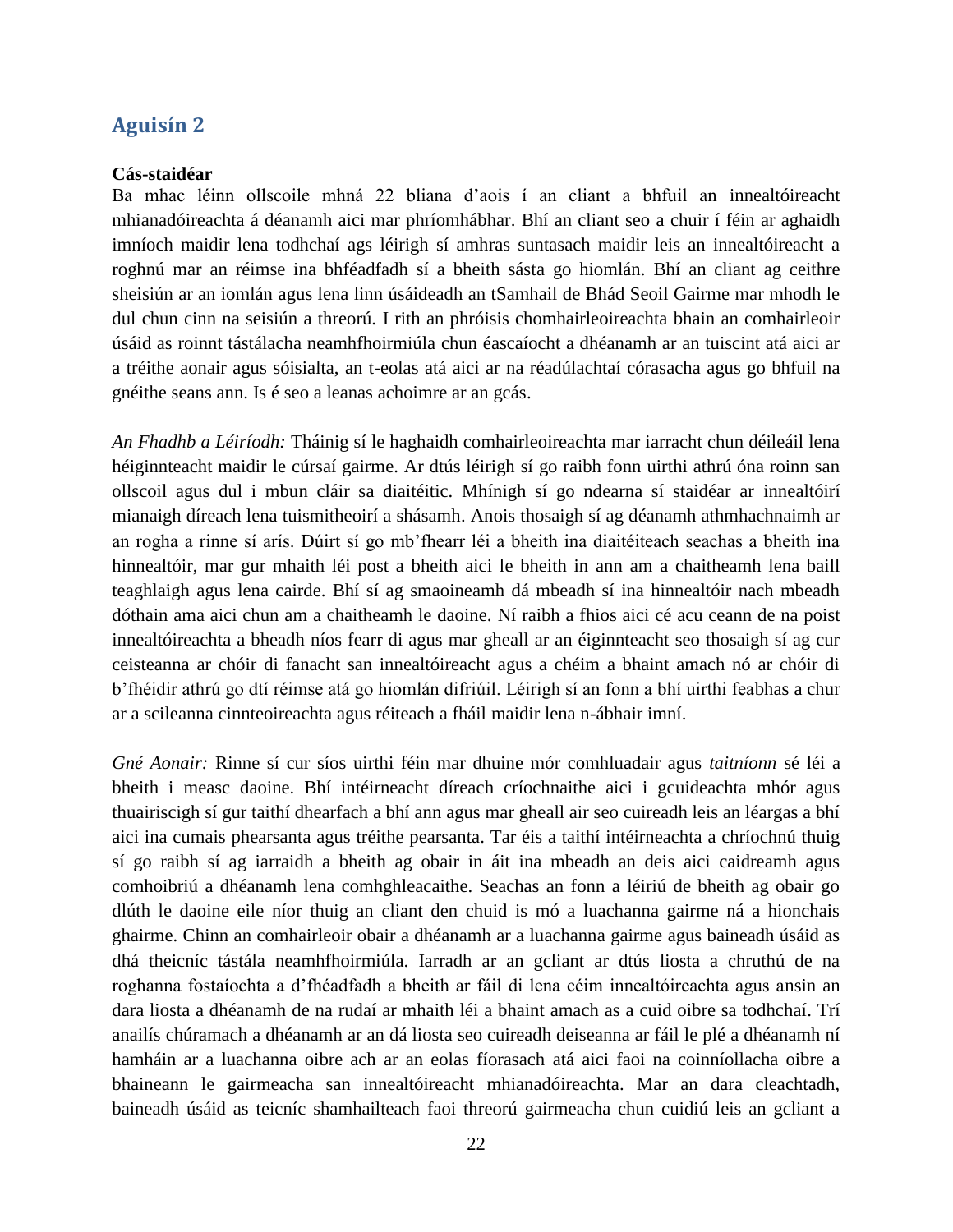bheith níos mó ar an eolas faoin nasc idir gairm agus an saol pearsanta. Tar éis úsáid a bhaint as an gcleachtadh seo, fuair sí tuiscint níos mó ar a luachanna gairme agus d'aithin sí go bhféadfadh sí lena bhfuil sí ag súil a bhaint amach dá mbeadh sí ina hinnealtóir. Mar thoradh ar an gcleachtadh samhlaoidí treoraithe léirigh sí an smaoineamh gur thuig sí go raibh cinnteacht phoist i bhfad níos tábhachtaí di ná an deis le bheith in ann tuarastal ard a thuilleamh.

*Gné Shóisialta:* Chuir a teaghlach brú ollmhór uirthi le céim a bhaint amach as clár innealtóireachta nó le freastal ar scoil leighis. Bhí sé an-tábhachtach dóibh siúd a bheith mar innealtóir nó dochtúir mar bhí stádas ard acu sa phobal. Léirigh an cliant an smaoineamh go raibh gairm uaithi ar dtús ina raibh stádas sóisialta ard i gceist, ach de réir mar a rinne sí dul chun cinn ina cuid oiliúna, ní raibh sé seo chomh tábhachtach sin i gcomparáid le gairm a aimsiú ina mbeadh an deis aici caidreamh agus comhoibriú a dhéanamh le comhghleacaithe. Bhí sí éiginnte ina gairm mar gheall ar an éiginnteacht a bhí inti maidir le cé acu an bhféadfaí nó nach bhféadfaí deiseanna a bheith curtha ar fáil di dá mbeadh sí ina hinnealtóir.

*Gné Bainteach le Córais (Polaitiúil, Eacnamaíoch agus Dlíthiúil):* Ag tús na comhairleoireachta bhí an cliant ag breathnú go gníomhach ar an deis maidir lena clár staidéar ollscoile a athrú. De réir mar a d'imigh na seisiúin ar aghaidh bhí sé soiléir gur mian doiléir a bhí san fhonn seo maidir le cláir a athrú seachas mian shonrach, ós rud é nach ndearna sí aon iarracht imscrúdú a dhéanamh ar conas a d'fhéadfaí a leithéid d'aistriú a dhéanamh nó fiú an mbeadh sé indéanta. Spreag an comhairleoir í imscrúdú gníomhach a dhéanamh ar an gcaoi a mbeadh tionchar ag polasaithe agus nósanna imeachta na hollscoile ar a cinneadh. Mar gheall air seo fuair sí amach go mbeadh a leithéid d'aistriú dodhéanta amach is amach laistigh de struchtúr a hollscoile.

An chéad chéim eile sa phróiseas ba ea cuidiú a thabhairt don chliant na gairmeacha ar leith a aimsiú atá oscailte do dhaoine aonair a bhfuil céimeanna innealtóireachta mianadóireachta acu. Ba léir cé gur éirigh thar cionn leis an gcliant ó thaobh cúrsaí acadúla, ní raibh mórán déanta aici lena staidéar acadúil a cheangal leis na fíorghairmeacha sa gheilleagar náisiúnta. Mar sin an chéad chéim eile ba ea deiseanna do phoist innealtóireachta mianadóireachta a chuardach. Ní raibh sí ar an eolas faoi na deiseanna poist agus coinníollacha oibre sa réimse innealtóireachta mianadóireachta. An t-aon rud a bhí a fhios aici ná go raibh sí ag iarraidh a bheith ina cónaí agus ag obair ina baile dúchais, gar dá teaghlach agus cairde. Mar thoradh ar thaighde an chliaint aimsíodh poist éagsúla a mbeadh sí ullamh agus cáilithe go gairmiúil dóibh agus is é mórthoradh a bhí ann dá réir ná an tuiscint go mbeadh uirthi ní hamháin a céim a chur i gcrích mar a bhí pleanáilte leis haon phost féideartha a bhaint amach, ach go mbeadh uirthi scrúdú láraithe (Scrúdú Roghnúcháin Phearsanra an Stáit-SRPS) a dhéanamh freisin.

*Seans:* Agus í ag tabhairt faoin tionchar a bheadh ag an seans ar a forbairt gairme, bhí an cliant ag iarraidh a lua nach ndearna sí machnamh riamh roimhe seo ar an riachtanas le haghaidh comhairleoireachta gairme ach nuair a chuala sí mic léinn eile ag déanamh plé ar sheirbhísí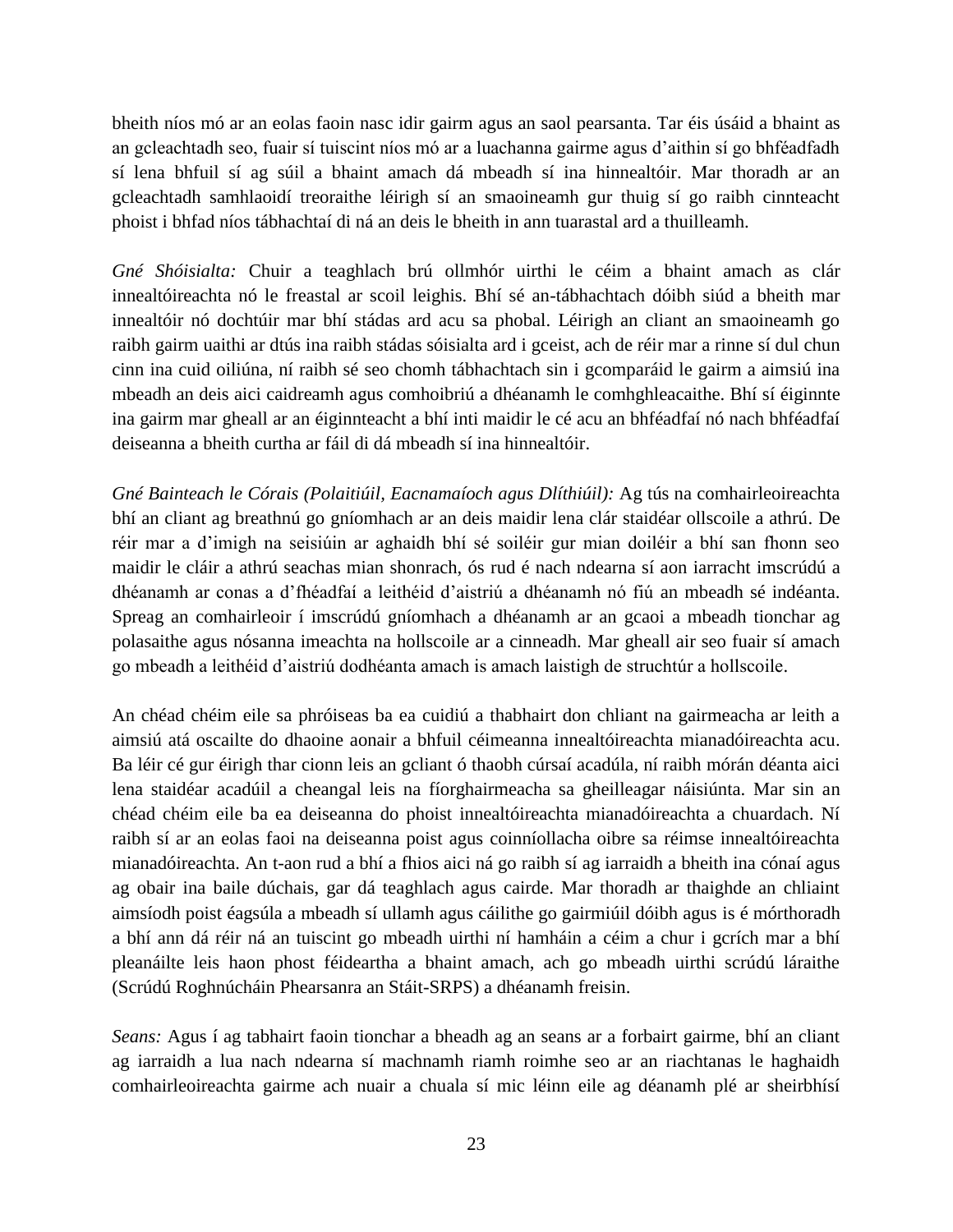comhairleoireachta gairme spreagadh í cuairt a thabhairt ar dtús agus de bharr an chaidrimh a bhí aici leis an gcomhairleoireacht ní raibh a todhchaí chomh héiginnte sin.

*Pleanáil ghairme*: Ag an seisiún comhairleoireachta deiridh díríodh ar an tasc maidir le pleanáil ghairme. Chinn an cliant gurb é a calafort cinn scríbe ná post le Corparáid Peitriliam na Tuirce (CPT). Agus an calafort deiridh roghnaithe cuireadh an t-eolas ar fáil don chliant chun tús a chur lena cinntí loingseoireachta a dhéanamh ina mbeadh ullmhúchán i gceist le pas a fháil na scrúduithe breise stáit atá riachtanach agus oiliúint bhreise ar leith i staidéar an Bhéarla.

*A suíomh gairme reatha:* D'imigh an comhairleoir i dteagmháil léi nuair a bhain sí a céim amach. Bhí sí ag obair i bpoist shealadacha. Tá a céim mháistir curtha i gcrích aici anois agus tá sí ag obair faoi láthair chun feabhas a chur ar a scileanna teanga agus léiríonn sé seo ar fad an dul chun cinn atá déanta aici i dtreo a cinn scríbe mar innealtóir leis an CPT.

Bhí an meafar den tseoltóireacht an-úsáideach le tuiscint phraiticiúil dá tasc gairme a thabhairt don chliant seo. Bhí an cinneadh a rinne sí ar dtús maidir le dul i mbun innealtóireachta mianadóireachta mar thoradh de chuid is mó ar iarracht a rinne sí chun freastal ar ionchais láidre a teaghlaigh ach go dtí gur tháinig sí le haghaidh comhairleoireachta is é a bhí i gceist lena turas den chuid is mó ná a bheith ag "seoladh thiar". Mar thoradh ar infheistíocht ollmhór ama agus fuinnimh d'éirigh léi dul isteach sa bhliain deiridh den ollscoil ach ní raibh ach amhras i gceist agus ní raibh aon chalafort cinn scríbe soiléir ann. Mar thoradh ar úsáid a bhaint as an samhail de bhád seoil cuireadh struchtúr ar fáil don chomhairleoir agus cliant araon agus ba sprioc agus taithí fhiúntach phearsanta a díríodh i dtreo an chliaint é an próiseas comhairleoireachta.